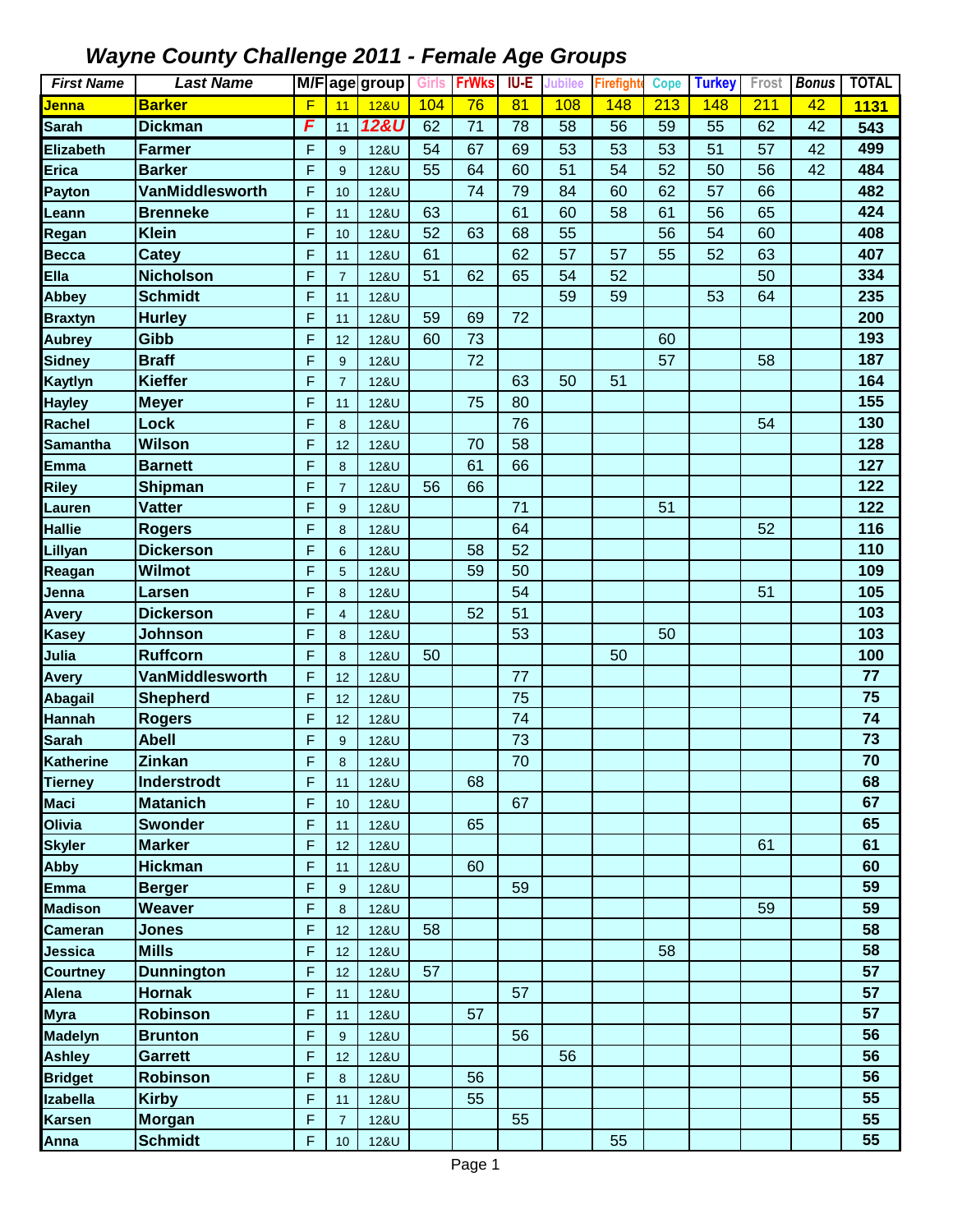| <b>First Name</b> | <b>Last Name</b> |   |    | M/F age group   |    | <b>FrWks</b> | IU-E | <b>Jubilee</b> | Firefight | <b>Cope</b> | <b>Turkey</b> | Frost | <b>Bonus</b> | <b>TOTAL</b> |
|-------------------|------------------|---|----|-----------------|----|--------------|------|----------------|-----------|-------------|---------------|-------|--------------|--------------|
| <b>Madelynn</b>   | <b>Ward</b>      | F | 8  | <b>12&amp;U</b> |    |              |      |                |           |             |               | 55    |              | 55           |
| Jill              | <b>Berger</b>    | F | 8  | 12&U            |    |              |      |                |           | 54          |               |       |              | 54           |
| <b>Olivia</b>     | <b>Kirby</b>     | F | 8  | 12&U            |    | 54           |      |                |           |             |               |       |              | 54           |
| <b>Hailey</b>     | Roth             | F | 12 | 12&U            |    |              |      |                |           |             |               | 53    |              | 53           |
| <b>Chithra</b>    | Vedantam         | F | 12 | 12&U            | 53 |              |      |                |           |             |               |       |              | 53           |
| <b>Millie</b>     | <b>Wayne</b>     | F | 4  | 12&U            |    | 53           |      |                |           |             |               |       |              | 53           |
| Victoria          | <b>IPierson</b>  | F | 12 | <b>12&amp;U</b> |    |              |      | 52             |           |             |               |       |              | 52           |
| <b>Haley</b>      | <b>Dickerson</b> | F | 9  | 12&U            |    | 51           |      |                |           |             |               |       |              | 51           |
| <b>Ellie</b>      | <b>Brown</b>     | F | 9  | <b>12&amp;U</b> |    | 50           |      |                |           |             |               |       |              | 50           |
|                   |                  |   |    |                 |    |              |      |                |           |             |               |       |              |              |

| <b>First Name</b> | <b>Last Name</b> |                |    | M/F age group Girls FrWks |    |     |     |     | <b>IU-E</b> Jubilee Firefighte Cope |                 | <b>Turkey</b> |     | Frost <b>Bonus</b> | <b>TOTAL</b> |
|-------------------|------------------|----------------|----|---------------------------|----|-----|-----|-----|-------------------------------------|-----------------|---------------|-----|--------------------|--------------|
| <b>Hayley</b>     | <b>Rogers</b>    | F              | 15 | $13 - 15$                 | 55 | 226 | 366 | 166 |                                     |                 | 177           | 160 |                    | 1150         |
| <b>Sarah</b>      | <b>Hornak</b>    | F              | 15 | $13 - 15$                 |    | 62  | 64  | 50  |                                     | $\overline{56}$ |               |     |                    | 232          |
| Alexa             | Lingg            | $\mathsf F$    | 15 | $13 - 15$                 | 51 | 58  | 58  |     |                                     | 52              |               |     |                    | 219          |
| Megan             | <b>McNally</b>   | $\mathsf{F}$   | 13 | $13 - 15$                 |    |     | 61  |     | 50                                  | 53              | 52            |     |                    | 216          |
| <b>Amelia</b>     | <b>Dick</b>      | $\mathsf{F}$   | 14 | $13 - 15$                 | 53 |     |     |     |                                     |                 | 54            | 50  |                    | 157          |
| Courtney          | <b>Phillips</b>  | $\mathsf{F}$   | 14 | $13 - 15$                 |    | 63  | 65  |     |                                     |                 |               |     |                    | 128          |
| <b>Emily</b>      | Vance            | $\mathsf{F}$   | 15 | $13 - 15$                 |    | 61  | 62  |     |                                     |                 |               |     |                    | 123          |
| Ashley            | <b>Toschlog</b>  | $\mathsf F$    | 13 | $13 - 15$                 |    | 60  |     |     |                                     | 55              |               |     |                    | 115          |
| Ashley            | <b>Foster</b>    | $\mathsf F$    | 15 | $13 - 15$                 |    | 55  | 59  |     |                                     |                 |               |     |                    | 114          |
| <b>Cristen</b>    | Hale             | $\mathsf{F}$   | 15 | 13-15                     |    | 57  | 56  |     |                                     |                 |               |     |                    | 113          |
| Ruby              | Kaur             | $\mathsf{F}$   | 13 | $13 - 15$                 |    |     | 60  |     |                                     |                 | 53            |     |                    | 113          |
| <b>Sanae</b>      | Okuyama          | $\overline{F}$ | 14 | $13 - 15$                 |    |     |     |     |                                     | 54              | 55            |     |                    | 109          |
| Hannah            | Wedig            | $\mathsf{F}$   | 14 | $13 - 15$                 |    |     |     |     |                                     |                 | 56            | 51  |                    | 107          |
| <b>Emma</b>       | <b>Ross</b>      | $\mathsf{F}$   | 15 | $13 - 15$                 |    |     | 63  |     |                                     |                 |               |     |                    | 63           |
| Julia             | <b>Carter</b>    | $\mathsf{F}$   | 14 | $13 - 15$                 |    | 59  |     |     |                                     |                 |               |     |                    | 59           |
| <b>Taylor</b>     | <b>Benner</b>    | $\mathsf{F}$   | 14 | $13 - 15$                 |    |     | 57  |     |                                     |                 |               |     |                    | 57           |
| Payton            | <b>Waltz</b>     | F              | 14 | $13 - 15$                 |    | 56  |     |     |                                     |                 |               |     |                    | 56           |
| <b>Tyairrah</b>   | Green            | F              | 15 | $13 - 15$                 |    |     | 55  |     |                                     |                 |               |     |                    | 55           |
| Kara              | <b>Gallaher</b>  | F              | 14 | $13 - 15$                 |    | 54  |     |     |                                     |                 |               |     |                    | 54           |
| <b>Darian</b>     | Whitaker         | F              | 15 | $13 - 15$                 |    |     | 54  |     |                                     |                 |               |     |                    | 54           |
| <b>Tess</b>       | <b>Wise</b>      | F              | 14 | $13 - 15$                 | 54 |     |     |     |                                     |                 |               |     |                    | 54           |
| Carrie            | <b>Hewitt</b>    | F              | 15 | $13 - 15$                 |    |     | 53  |     |                                     |                 |               |     |                    | 53           |
| <b>Tessa</b>      | <b>Rhodus</b>    | F              | 14 | $13 - 15$                 |    | 53  |     |     |                                     |                 |               |     |                    | 53           |
| <b>Alexis</b>     | Gardner          | F              | 15 | $13 - 15$                 | 52 |     |     |     |                                     |                 |               |     |                    | 52           |
| Monica            | Herrman          | F              | 13 | $13 - 15$                 |    | 52  |     |     |                                     |                 |               |     |                    | 52           |
| Abby              | Horton           | $\mathsf{F}$   | 14 | $13 - 15$                 |    |     | 52  |     |                                     |                 |               |     |                    | 52           |
| Sami              | <b>Decker</b>    | $\mathsf{F}$   | 15 | $13 - 15$                 |    |     |     |     |                                     |                 | 51            |     |                    | 51           |
| Olivia            | Harmeyer         | $\overline{F}$ | 13 | $13 - 15$                 |    | 51  |     |     |                                     |                 |               |     |                    | 51           |
| Lauren            | <b>Pitcher</b>   | $\overline{F}$ | 13 | $13 - 15$                 |    |     | 51  |     |                                     |                 |               |     |                    | 51           |
| Cheyenne          | <b>Turner</b>    | $\overline{F}$ | 14 | $13 - 15$                 |    |     |     |     |                                     | 51              |               |     |                    | 51           |
| <b>Kelsey</b>     | <b>Davis</b>     | F              | 15 | $13 - 15$                 |    |     | 50  |     |                                     |                 |               |     |                    | 50           |
| <b>Macy</b>       | <b>Heaslip</b>   | F              | 14 | $13 - 15$                 |    |     |     |     |                                     |                 | 50            |     |                    | 50           |
| Midori            | Okuyama          | F              | 14 | $13 - 15$                 |    |     |     |     |                                     | 50              |               |     |                    | 50           |
| Natalie           | Williamson       | F              | 15 | $13 - 15$                 | 50 |     |     |     |                                     |                 |               |     |                    | 50           |
| <b>Kristin</b>    | York             | F              | 14 | $13 - 15$                 |    | 50  |     |     |                                     |                 |               |     |                    | 50           |
|                   |                  |                |    |                           |    |     |     |     |                                     |                 |               |     |                    |              |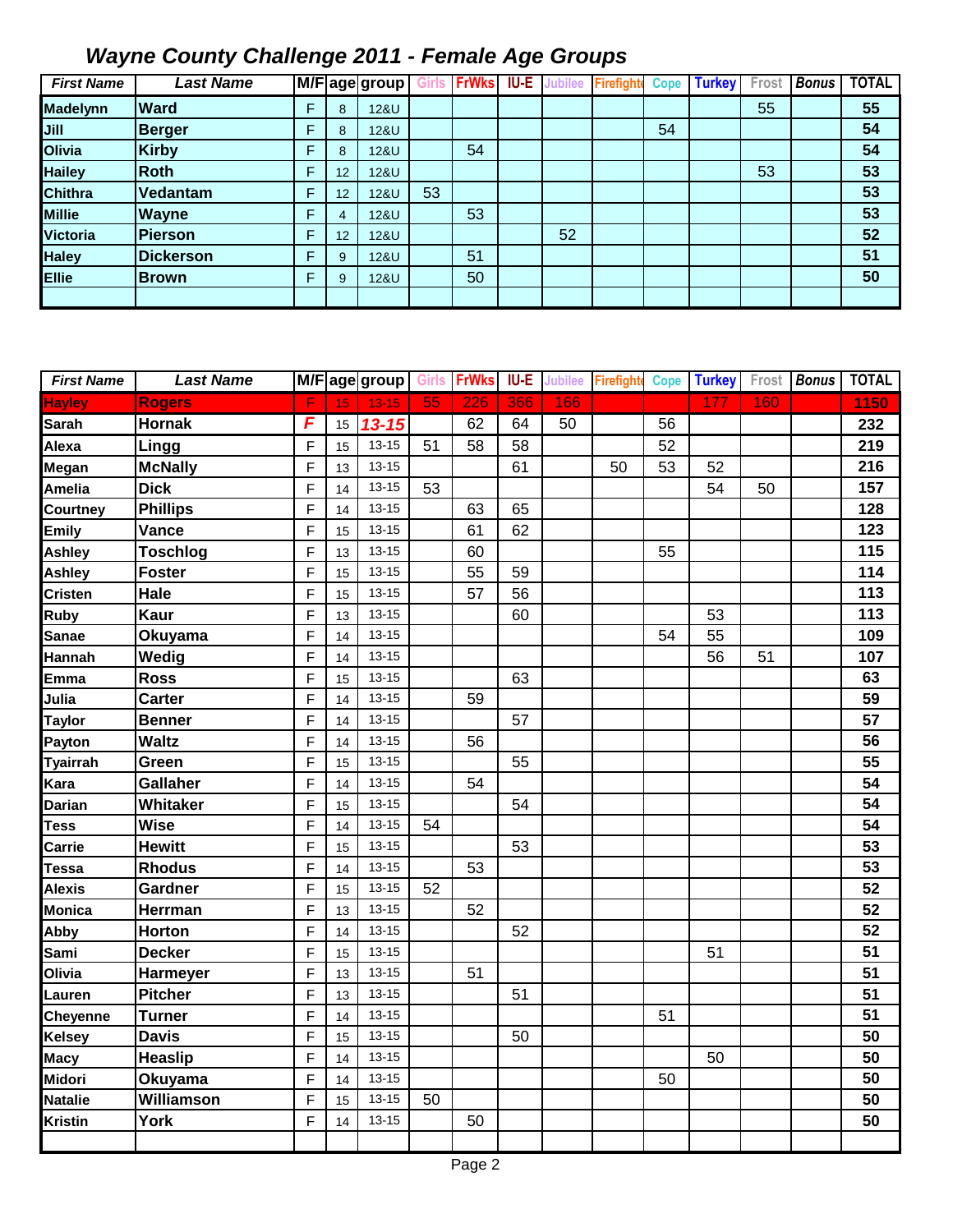| <b>First Name</b> | <b>Last Name</b>    |   |    | M/F age group Girls |    | <b>FrWks</b> | IU-E | <b>Jubilee</b> | <b>Firefighte</b> | <b>Cope</b> | <b>Turkey</b> | Frost | <b>Bonus</b> | <b>TOTAL</b> |
|-------------------|---------------------|---|----|---------------------|----|--------------|------|----------------|-------------------|-------------|---------------|-------|--------------|--------------|
| <b>Sasha</b>      | York                | F | 18 | $16 - 18$           | 50 | 51           | 52   | 51             | 51                | 50          | 50            | 50    | 42           | 447          |
| <b>Alexis</b>     | <b>Vanbastelaer</b> | F | 18 | $16 - 18$           |    | 165          | 60   | 55             |                   |             | 52            |       |              | 332          |
| <b>Chelsea</b>    | Hale                | F | 18 | $16 - 18$           | 51 | 54           | 55   | 52             | 50                |             |               |       |              | 262          |
| <b>Mackenzie</b>  | <b>Dye</b>          | F | 18 | $16 - 18$           |    |              | 242  |                |                   |             |               |       |              | 242          |
| <b>Katie</b>      | Lahmann             | F | 17 | $16 - 18$           |    |              |      |                |                   |             | 113           | 126   |              | 239          |
| <b>Hannah</b>     | <b>Stegall</b>      | F | 17 | $16 - 18$           |    |              | 59   | 54             |                   |             | 51            | 51    |              | 215          |
| <b>Audrey</b>     | <b>Webster</b>      | F | 17 | $16 - 18$           |    |              |      | 53             |                   | 142         |               |       |              | 195          |
| <b>Abby</b>       | <b>Oliver</b>       | F | 16 | $16 - 18$           |    |              | 121  |                |                   |             |               |       |              | 121          |
| Kate              | <b>Hoover</b>       | F | 17 | $16 - 18$           |    | 55           | 56   |                |                   |             |               |       |              | 111          |
| <b>Cassandra</b>  | <b>Naylor</b>       | F | 17 | $16 - 18$           |    | 50           | 50   |                |                   |             |               |       |              | 100          |
| <b>Kaylee</b>     | <b>Bever</b>        | F | 17 | $16 - 18$           |    |              | 58   |                |                   |             |               |       |              | 58           |
| <b>Kristen</b>    | <b>Deom</b>         | F | 16 | $16 - 18$           |    |              | 57   |                |                   |             |               |       |              | 57           |
| <b>Kasey</b>      | Reneau              | F | 17 | $16 - 18$           |    | 56           |      |                |                   |             |               |       |              | 56           |
| <b>Victoria</b>   | <b>Zeiner</b>       | F | 18 | $16 - 18$           |    |              | 54   |                |                   |             |               |       |              | 54           |
| <b>Megan</b>      | <b>Caudill</b>      | F | 18 | $16 - 18$           |    |              | 53   |                |                   |             |               |       |              | 53           |
| <b>Emma</b>       | <b>Hauser</b>       | F | 18 | $16 - 18$           |    |              |      |                |                   |             |               | 53    |              | 53           |
| Lindsay           | <b>Whirley</b>      | F | 18 | $16 - 18$           |    | 53           |      |                |                   |             |               |       |              | 53           |
| <b>Brittany</b>   | <b>Cohee</b>        | F | 17 | $16 - 18$           |    | 52           |      |                |                   |             |               |       |              | 52           |
| <b>Haley</b>      | Hall                | F | 16 | $16 - 18$           |    |              |      |                | 52                |             |               |       |              | 52           |
| <b>Hannah</b>     | Leveridge           | F | 18 | $16 - 18$           |    |              |      |                |                   |             |               | 52    |              | 52           |
| <b>Danielle</b>   | <b>Dafler</b>       | F | 16 | $16 - 18$           |    |              | 51   |                |                   |             |               |       |              | 51           |
| <b>Christina</b>  | <b>Martin</b>       | F | 18 | $16 - 18$           |    |              |      |                |                   | 51          |               |       |              | 51           |
| <b>Hannah</b>     | <b>Clark</b>        | F | 17 | $16 - 18$           |    |              |      | 50             |                   |             |               |       |              | 50           |
|                   |                     |   |    |                     |    |              |      |                |                   |             |               |       |              |              |

| <b>First Name</b> | <b>Last Name</b> |   |    | M/Fage group | Girls | <b>FrWks</b> | IU-E | Jubilee | <b>Firefight</b> | <b>Cope</b> | <b>Turkey</b> | Frost | <b>Bonus</b> | <b>TOTAL</b> |
|-------------------|------------------|---|----|--------------|-------|--------------|------|---------|------------------|-------------|---------------|-------|--------------|--------------|
| Tonya             | Paxton           | F | 24 | 19-24        | 65    | 64           | 69   | 54      | 58               | 45          | 50            | 50    | 37           | 492          |
| Mariah            | <b>Seals</b>     | F | 19 | 19-24        | 57    | 56           | 62   | 51      | 56               | 55          | 55            | 57    | 42           | 491          |
| Megan             | Frame            | F | 21 | 19-24        | 55    | 58           | 61   | 52      | 53               | 54          | 54            | 55    | 42           | 484          |
| Katie             | Emmenegger       | F | 19 | 19-24        | 63    | 60           | 65   | 53      |                  | 57          |               |       |              | 298          |
| Anna              | <b>Deering</b>   | F | 23 | 19-24        |       | 59           | 60   |         | 57               | 56          |               | 53    |              | 285          |
| Ashley            | <b>Mays</b>      | F | 24 | 19-24        |       | 54           | 57   | 50      | 52               |             |               |       |              | 213          |
| Kimberly          | <b>Davis</b>     | E | 22 | 19-24        | 52    | 51           | 50   |         |                  | 50          |               |       |              | 203          |
| Aimee             | Weaver           | F | 23 | 19-24        | 64    | 61           | 67   |         |                  |             |               |       |              | 192          |
| <b>Stacey</b>     | <b>Davis</b>     | F | 19 | 19-24        | 58    | 53           | 63   |         |                  |             |               |       |              | 174          |
| Sandra            | <b>Krajac</b>    | E | 24 | 19-24        |       |              |      | 55      |                  | 58          | 60            |       |              | 173          |
| Kate              | <b>Robinson</b>  | F | 22 | 19-24        | 53    |              |      |         | 51               |             | 51            |       |              | 155          |
| Kristie           | <b>Kiracofe</b>  | F | 19 | 19-24        |       |              |      | 125     |                  |             |               |       |              | 125          |
| Lori              | Lowman           | E | 20 | 19-24        |       |              | 64   |         |                  |             |               | 58    |              | 122          |
| Katie             | Hoehne           | F | 20 | 19-24        |       |              |      |         |                  |             | 58            | 60    |              | 118          |
| Lindsay           | <b>DeSantis</b>  | F | 23 | 19-24        | 59    | 57           |      |         |                  |             |               |       |              | 116          |
| Chelsea           | Wilson           | F | 19 | 19-24        | 54    |              | 53   |         |                  |             |               |       |              | 107          |
| Brittany          | Jester           | F | 23 | 19-24        | 51    | 50           |      |         |                  |             |               |       |              | 101          |
| Paula             | Head             | F | 24 | 19-24        |       |              | 45   | 50      |                  |             |               |       |              | 95           |
| Jasmine           | <b>Frasher</b>   | F | 19 | 19-24        |       |              | 70   |         |                  |             |               |       |              | 70           |
| <b>Emily</b>      | <b>Doering</b>   | E | 22 | 19-24        |       |              | 68   |         |                  |             |               |       |              | 68           |
| Louise            | Fega             | F | 19 | 19-24        |       |              |      |         |                  |             |               | 66    |              | 66           |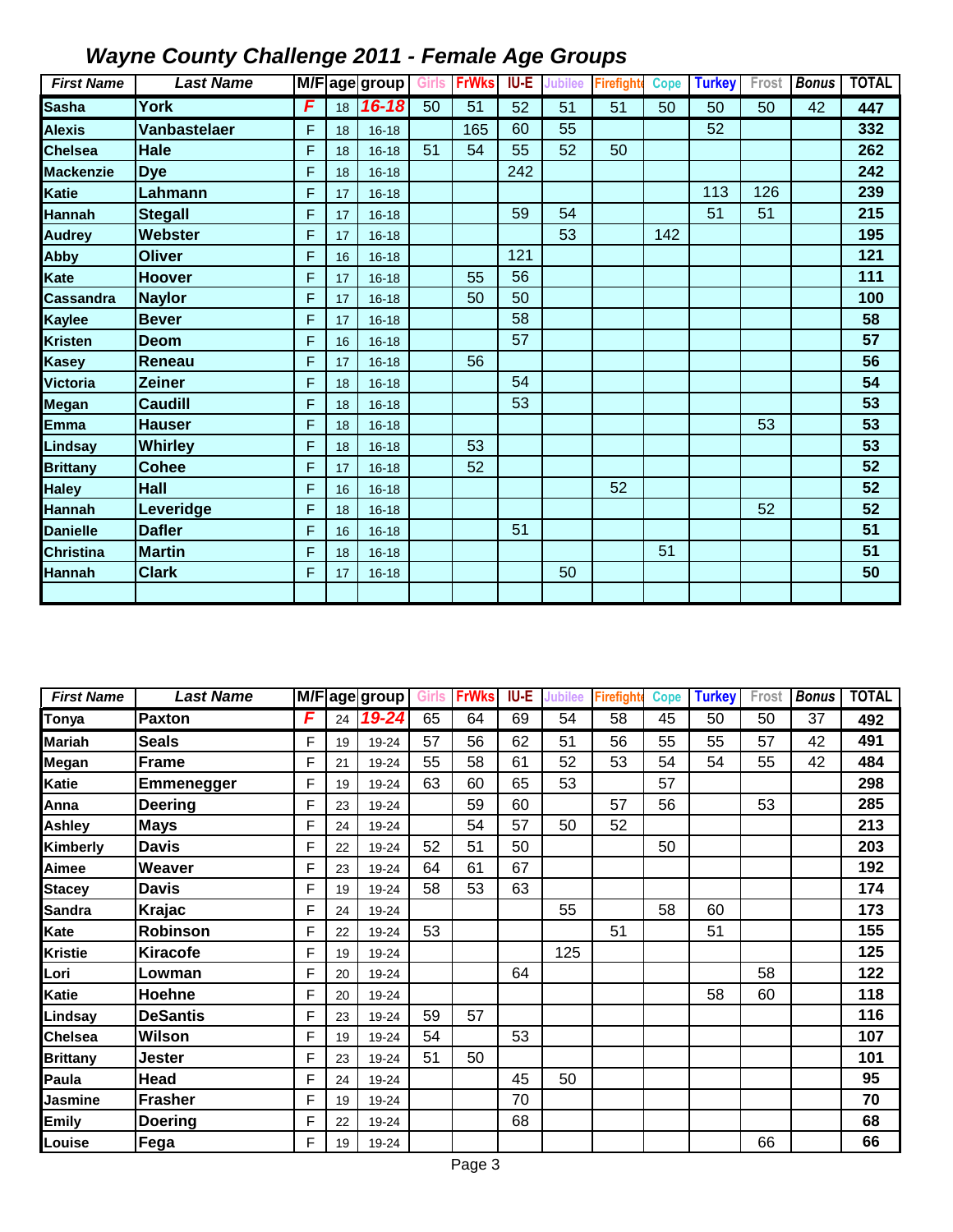| <b>First Name</b> | <b>Last Name</b> |   |    | M/Fage group | <b>Girls</b> | <b>FrWks</b> | <b>IU-E</b> | <b>Jubilee</b> | Firefight |    | Cope Turkey |    | Frost Bonus | <b>TOTAL</b> |
|-------------------|------------------|---|----|--------------|--------------|--------------|-------------|----------------|-----------|----|-------------|----|-------------|--------------|
| Courtney          | <b>Hurst</b>     | F | 22 | 19-24        |              | 66           |             |                |           |    |             |    |             | 66           |
| <b>Shawna</b>     | <b>Smith</b>     | F | 20 | 19-24        |              |              | 66          |                |           |    |             |    |             | 66           |
| <b>Malin</b>      | Lindberg         | F | 20 | 19-24        |              | 65           |             |                |           |    |             |    |             | 65           |
| Olivia            | <b>Thornburg</b> | F | 20 | 19-24        |              |              |             |                |           |    |             | 65 |             | 65           |
| Nora              | <b>Swift</b>     | F | 21 | 19-24        |              |              |             |                |           |    |             | 64 |             | 64           |
| <b>Brigid</b>     | <b>Donahue</b>   | F | 22 | 19-24        |              | 63           |             |                |           |    |             |    |             | 63           |
| Hanna             | <b>Klondaris</b> | F | 19 | 19-24        |              |              |             |                |           |    |             | 63 |             | 63           |
| <b>Kristen</b>    | <b>McMahon</b>   | F | 23 | 19-24        |              | 62           |             |                |           |    |             |    |             | 62           |
| Elizabeth         | <b>Spence</b>    | F | 23 | 19-24        |              |              |             |                |           |    |             | 62 |             | 62           |
| Helena            | <b>Sherer</b>    | F | 24 | 19-24        | 62           |              |             |                |           |    |             |    |             | 62           |
| <b>Kelsie</b>     | <b>Dickerson</b> | F | 19 | 19-24        |              |              |             |                |           |    |             | 61 |             | 61           |
| <b>Danielle</b>   | <b>Acton</b>     | F | 19 | 19-24        | 61           |              |             |                |           |    |             |    |             | 61           |
| <b>Molly</b>      | Spohn            | F | 19 | 19-24        | 60           |              |             |                |           |    |             |    |             | 60           |
| Angela            | <b>Brouse</b>    | F | 24 | 19-24        |              |              |             |                |           |    |             | 59 |             | 59           |
| Hannah            | <b>Schmidt</b>   | F | 22 | 19-24        |              |              | 59          |                |           |    |             |    |             | 59           |
| <b>Brittany</b>   | Vanbastelaer     | F | 21 | 19-24        |              |              |             |                |           |    | 59          |    |             | 59           |
| Lauren            | <b>Bell</b>      | F | 21 | 19-24        |              |              | 58          |                |           |    |             |    |             | 58           |
| <b>Ashley</b>     | Lewis            | F | 21 | 19-24        |              |              |             |                |           |    | 57          |    |             | 57           |
| <b>Brianna</b>    | <b>Bunch</b>     | F | 23 | 19-24        |              |              | 56          |                |           |    |             |    |             | 56           |
| <b>Samantha</b>   | <b>Herdrich</b>  | F | 24 | 19-24        |              |              |             |                |           |    | 56          |    |             | 56           |
| Rosa              | <b>Ostrom</b>    | F | 22 | 19-24        |              |              |             |                |           |    |             | 56 |             | 56           |
| <b>Kaycee</b>     | <b>Dobs</b>      | F | 19 | 19-24        | 56           |              |             |                |           |    |             |    |             | 56           |
| Alyssa            | <b>Baker</b>     | F | 20 | 19-24        |              |              |             |                | 55        |    |             |    |             | 55           |
| Mary              | <b>Bennett</b>   | F | 20 | 19-24        |              |              | 55          |                |           |    |             |    |             | 55           |
| Jordan            | <b>Diaz</b>      | F | 19 | 19-24        |              | 55           |             |                |           |    |             |    |             | 55           |
| Lisa              | <b>McKinney</b>  | F | 19 | 19-24        |              |              |             |                | 54        |    |             |    |             | 54           |
| Jess              | Rinehart         | F | 21 | 19-24        |              |              |             |                |           |    |             | 54 |             | 54           |
| <b>Chelsea</b>    | <b>Scott</b>     | F | 19 | 19-24        |              |              | 54          |                |           |    |             |    |             | 54           |
| <b>Lesley</b>     | Freeman          | F | 21 | 19-24        |              |              |             |                |           |    | 53          |    |             | 53           |
| Katlin            | <b>Stupi</b>     | F | 24 | 19-24        |              |              |             |                |           | 53 |             |    |             | 53           |
| Kellie            | <b>Adams</b>     | F | 22 | 19-24        |              |              |             |                |           |    | 52          |    |             | 52           |
| Lanie             | Gleeson          | F | 19 | 19-24        |              |              |             |                |           | 52 |             |    |             | 52           |
| <b>Claire</b>     | Wright           | F | 20 | 19-24        |              |              |             |                |           |    |             | 52 |             | 52           |
| <b>Stephanie</b>  | <b>Holland</b>   | F | 23 | 19-24        |              | 52           |             |                |           |    |             |    |             | 52           |
| Jessica           | Price            | F | 20 | 19-24        |              |              | 52          |                |           |    |             |    |             | 52           |
| <b>Mikayla</b>    | <b>Upchurch</b>  | F | 21 | 19-24        |              |              |             |                |           | 51 |             |    |             | 51           |
| Lindsay           | <b>Price</b>     | F | 22 | 19-24        |              |              | 51          |                |           |    |             |    |             | 51           |
| Courtney          | Rowe             | F | 23 | 19-24        |              |              |             |                |           |    |             | 51 |             | 51           |
| Kylie             | Graham           | F | 24 | 19-24        | 50           |              |             |                |           |    |             |    |             | 50           |
| Leslie            | <b>Wise</b>      | F | 22 | 19-24        |              |              |             |                | 50        |    |             |    |             | 50           |
|                   |                  |   |    |              |              |              |             |                |           |    |             |    |             |              |
|                   |                  |   |    |              |              |              |             |                |           |    |             |    |             |              |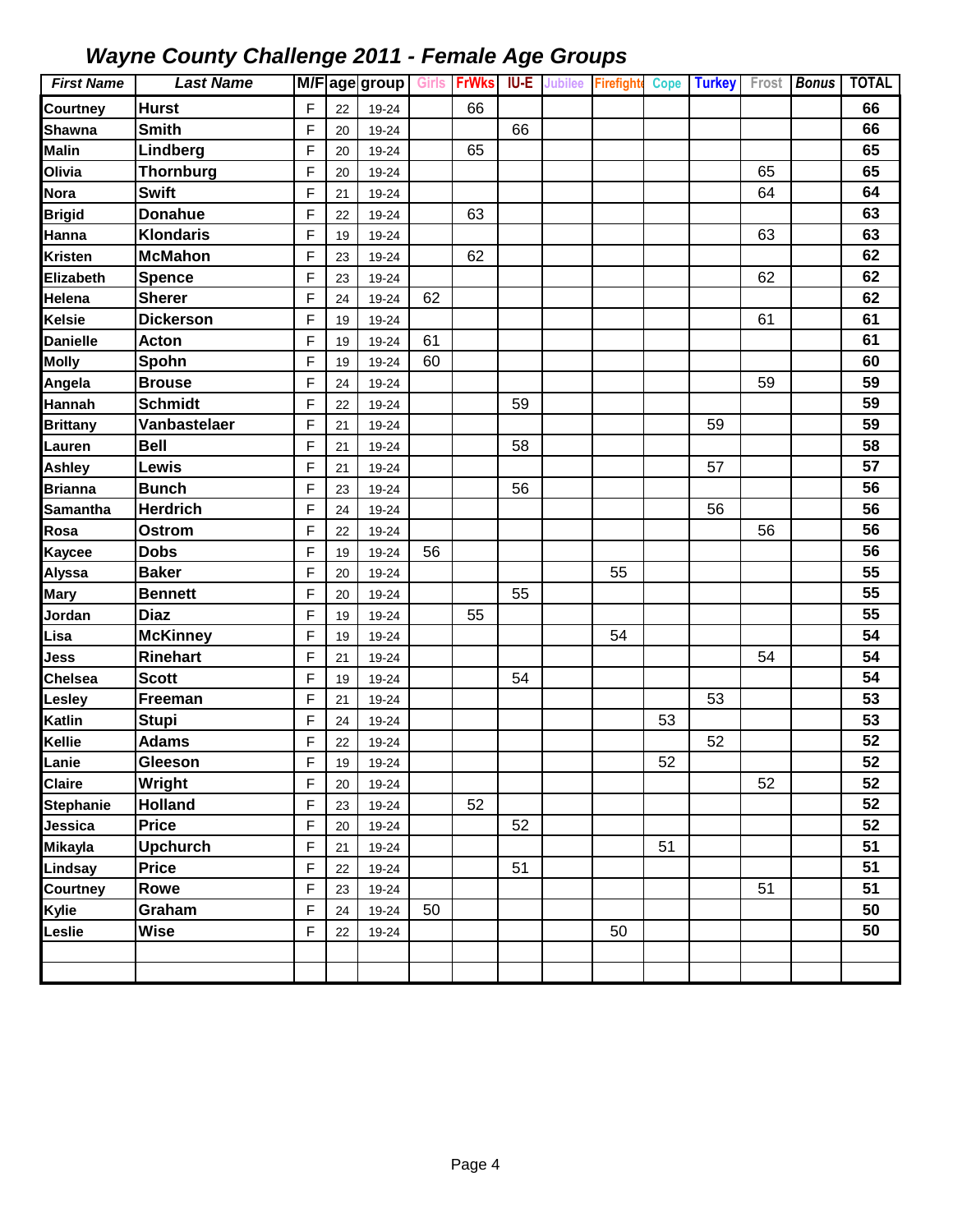| <b>First Name</b> | <b>Last Name</b> |              |    | M/F age group | Girls | <b>FrWks</b>    | IU-E | Jubilee | Firefight | <b>Cope</b> | <b>Turkey</b> | Frost | <b>Bonus</b>    | <b>TOTAL</b> |
|-------------------|------------------|--------------|----|---------------|-------|-----------------|------|---------|-----------|-------------|---------------|-------|-----------------|--------------|
| <b>Nicole</b>     | <b>Andreas</b>   | F            | 28 | 25-29         | 69    | $\overline{73}$ | 84   | 56      | 95        | 180         | 60            | 60    | $\overline{42}$ | 719          |
| Manda             | Light            | F            | 29 | $25 - 29$     | 66    | 68              | 75   | 54      | 65        | 57          | 58            | 58    | 42              | 543          |
| <b>Heather</b>    | Wampole          | F            | 29 | $25 - 29$     | 65    | 67              | 72   | 55      | 64        | 55          | 57            | 57    | 42              | 534          |
| Amy               | Rodeghero        | F            | 27 | $25 - 29$     | 68    | 70              | 83   |         |           | 119         | 59            | 59    |                 | 458          |
| <b>Thera</b>      | Logston          | F            | 28 | $25 - 29$     | 53    | 58              | 62   | 51      | 53        | 51          | 51            |       |                 | 379          |
| <b>Betsy</b>      | <b>Bowman</b>    | $\mathsf{F}$ | 29 | $25 - 29$     | 61    | 64              | 74   |         | 62        | 54          |               |       |                 | 315          |
| Anne              | <b>Clinton</b>   | F            | 28 | $25 - 29$     | 271   |                 |      |         |           |             |               |       |                 | 271          |
| <b>Heather</b>    | Lohmoeller       | F            | 26 | 25-29         |       | 53              | 59   |         |           | 50          | 50            | 52    |                 | 264          |
| <b>Elisha</b>     | <b>Frazier</b>   | F            | 29 | $25 - 29$     | 64    |                 |      |         | 60        | 56          |               | 55    |                 | 235          |
| <b>Ashley</b>     | <b>Trent</b>     | $\mathsf F$  | 28 | $25 - 29$     |       | 59              | 68   | 52      | 56        |             |               |       |                 | 235          |
| <b>Nicole</b>     | <b>Thomas</b>    | F            | 27 | $25 - 29$     | 67    |                 | 82   |         |           | 58          |               |       |                 | 207          |
| <b>Brittney</b>   | <b>Ruter</b>     | F            | 25 | $25 - 29$     | 63    |                 | 76   |         |           |             | 56            |       |                 | 195          |
| Anya              | Johnsman         | F            | 27 | $25 - 29$     | 62    | 66              |      |         | 59        |             |               |       |                 | 187          |
| Lisa              | <b>Wicker</b>    | F            | 25 | $25 - 29$     | 59    | 61              |      |         | 54        |             |               |       |                 | 174          |
| Pam               | <b>Tidrow</b>    | F            | 26 | $25 - 29$     | 52    |                 | 61   |         | 51        |             |               |       |                 | 164          |
| <b>Tricia</b>     | Chapman          | F            | 27 | $25 - 29$     | 54    | 52              | 54   |         |           |             |               |       |                 | 160          |
| <b>Tiauna</b>     | Washington       | F            | 29 | $25 - 29$     |       |                 |      |         |           | 52          | 52            | 53    |                 | 157          |
| <b>Karie</b>      | <b>Miller</b>    | F            | 28 | $25 - 29$     | 51    | 54              |      |         |           |             |               | 51    |                 | 156          |
| <b>Autumn</b>     | <b>Beatty</b>    | F            | 28 | $25 - 29$     |       |                 | 77   |         |           |             |               | 56    |                 | 133          |
| Lori              | <b>Current</b>   | F            | 28 | $25 - 29$     | 57    |                 | 69   |         |           |             |               |       |                 | 126          |
| <b>Celeste</b>    | <b>Badger</b>    | F            | 28 | $25 - 29$     | 60    | 63              |      |         |           |             |               |       |                 | 123          |
| <b>Molly</b>      | <b>Birch</b>     | F            | 27 | $25 - 29$     |       |                 | 66   |         |           |             | 53            |       |                 | 119          |
| Casey             | <b>Runnels</b>   | F            | 28 | $25 - 29$     | 56    | 60              |      |         |           |             |               |       |                 | 116          |
| Jennifer          | <b>Dulin</b>     | F            | 29 | $25 - 29$     |       |                 |      | 53      | 61        |             |               |       |                 | 114          |
| <b>Nikki</b>      | <b>Bishop</b>    | F            | 25 | 25-29         |       |                 |      | 50      | 52        |             |               |       |                 | 102          |
| <b>Star</b>       | <b>Joens</b>     | F            | 29 | $25 - 29$     |       | 50              | 51   |         |           |             |               |       |                 | 101          |
| <b>Mandy</b>      | <b>Newhouse</b>  | F            | 27 | $25 - 29$     | 50    |                 |      |         | 50        |             |               |       |                 | 100          |
| <b>Amanda</b>     | <b>Nocton</b>    | F            | 25 | 25-29         |       |                 | 45   | 50      |           |             |               |       |                 | 95           |
| <b>Ashley</b>     | <b>Maloney</b>   | $\mathsf{F}$ | 28 | 25-29         |       |                 | 81   |         |           |             |               |       |                 | 81           |
| <b>Amber</b>      | <b>Hall</b>      | F            | 28 | $25 - 29$     |       |                 | 80   |         |           |             |               |       |                 | 80           |
| Jennifer          | <b>Hopkins</b>   | F            | 28 | 25-29         |       |                 | 79   |         |           |             |               |       |                 | 79           |
| <b>Shulamite</b>  | Wan              | F            | 27 | 25-29         |       |                 | 78   |         |           |             |               |       |                 | 78           |
| <b>Ashley</b>     | Gagliano         | F            | 26 | 25-29         |       | 74              |      |         |           |             |               |       |                 | 74           |
| Katy              | <b>Huling</b>    | F            | 25 | 25-29         |       |                 | 73   |         |           |             |               |       |                 | 73           |
| Jill              | <b>McKee</b>     | F            | 26 | 25-29         |       | 72              |      |         |           |             |               |       |                 | 72           |
| <b>Tory</b>       | <b>Daugherty</b> | F            | 25 | 25-29         |       | 71              |      |         |           |             |               |       |                 | 71           |
| Jessica           | <b>Runnels</b>   | F            | 26 | 25-29         |       |                 | 71   |         |           |             |               |       |                 | 71           |
| Liz               | <b>Johnson</b>   | F            | 25 | 25-29         |       |                 | 70   |         |           |             |               |       |                 | 70           |
| <b>Amber</b>      | <b>York</b>      | F            | 25 | 25-29         | 70    |                 |      |         |           |             |               |       |                 | 70           |
| <b>Misty</b>      | <b>Lindley</b>   | F            | 27 | 25-29         |       | 69              |      |         |           |             |               |       |                 | 69           |
| <b>Beth</b>       | <b>Wilcox</b>    | F            | 29 | 25-29         |       |                 | 67   |         |           |             |               |       |                 | 67           |
| Liz               | <b>Byrd</b>      | F            | 25 | 25-29         |       | 65              |      |         |           |             |               |       |                 | 65           |
| <b>Sabrina</b>    | <b>Taylor</b>    | F            | 27 | $25 - 29$     |       |                 | 65   |         |           |             |               |       |                 | 65           |
| <b>Abby</b>       | <b>Clapp</b>     | F            | 26 | 25-29         |       |                 | 64   |         |           |             |               |       |                 | 64           |
| <b>Andrea</b>     | <b>Payne</b>     | F            | 28 | 25-29         |       |                 |      |         | 63        |             |               |       |                 | 63           |
| <b>Trisha</b>     | Renner           | F            | 25 | 25-29         |       |                 | 63   |         |           |             |               |       |                 | 63           |
| <b>Linsey</b>     | <b>Moore</b>     | F            | 27 | 25-29         |       | 62              |      |         |           |             |               |       |                 | 62<br>61     |
| <b>Holly</b>      | <b>Duncan</b>    | F            | 25 | 25-29         |       |                 |      |         |           |             | 61            |       |                 |              |
| <b>Emily</b>      | Rankin           | F            | 29 | 25-29         |       |                 | 60   |         |           |             |               |       |                 | 60           |
| <b>Mandi</b>      | <b>Moning</b>    | F            | 26 | 25-29         |       |                 | 58   |         |           |             |               |       |                 | 58           |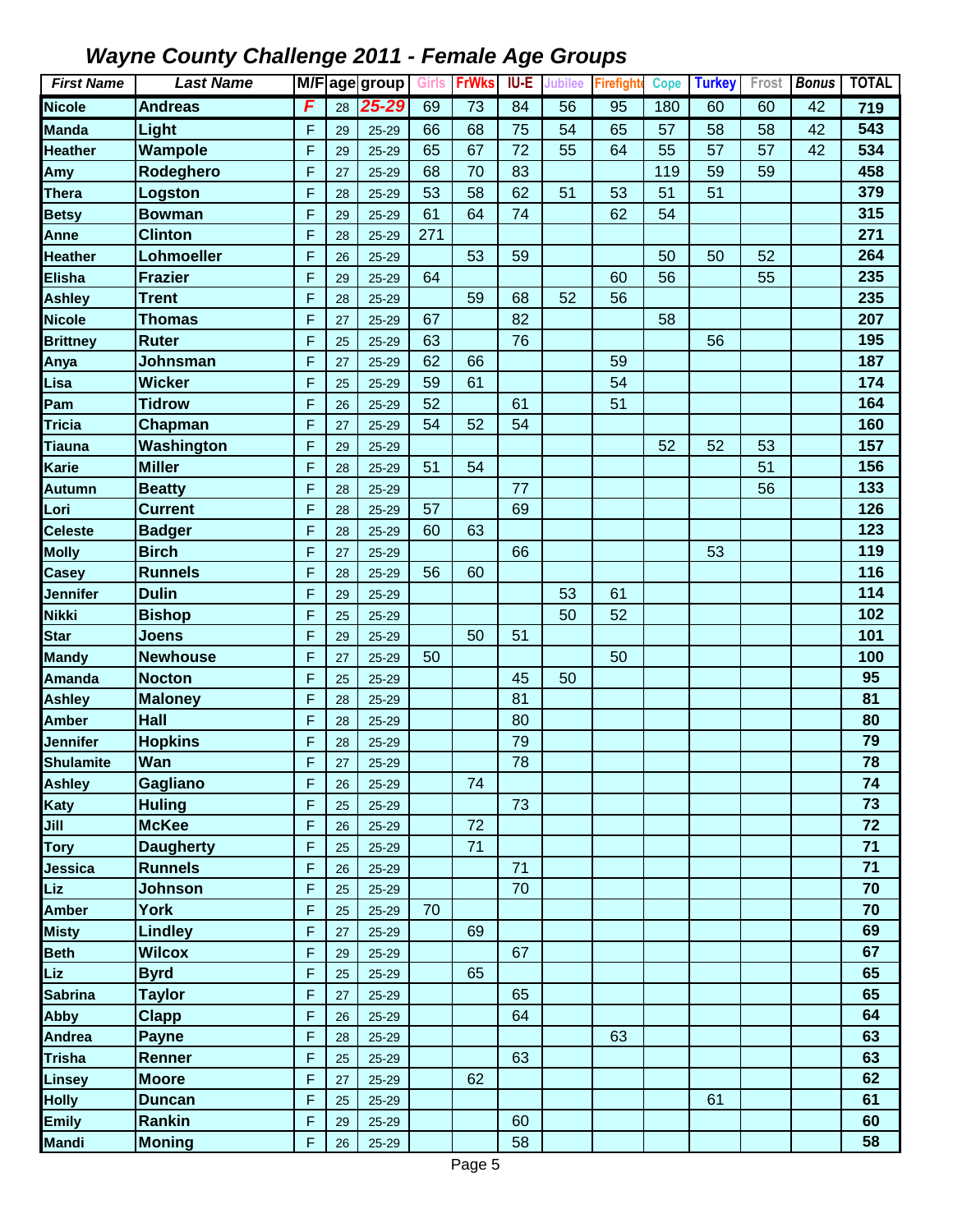| <b>First Name</b> | <b>Last Name</b> |   |    | M/F age group Girls |    | <b>FrWks</b> | <b>IU-E</b> | <b>Jubilee</b> | <b>Firefighte</b> | Cope | <b>Turkey</b> | Frost | <b>Bonus</b> | <b>TOTAL</b> |
|-------------------|------------------|---|----|---------------------|----|--------------|-------------|----------------|-------------------|------|---------------|-------|--------------|--------------|
| <b>Ashley</b>     | <b>Smith</b>     | F | 27 | 25-29               |    |              |             |                | 58                |      |               |       |              | 58           |
| <b>Candace</b>    | Yount            | F | 29 | 25-29               | 58 |              |             |                |                   |      |               |       |              | 58           |
| <b>Dawnn</b>      | <b>Berry</b>     | F | 29 | 25-29               |    | 57           |             |                |                   |      |               |       |              | 57           |
| Angi              | <b>Kritsch</b>   | F | 26 | 25-29               |    |              |             |                | 57                |      |               |       |              | 57           |
| <b>Emily</b>      | <b>Wilson</b>    | F | 26 | 25-29               |    |              | 57          |                |                   |      |               |       |              | 57           |
| Laura             | <b>Dearmond</b>  | F | 27 | 25-29               |    | 56           |             |                |                   |      |               |       |              | 56           |
| Angie             | <b>Schultz</b>   | F | 26 | 25-29               |    |              | 56          |                |                   |      |               |       |              | 56           |
| <b>Molly</b>      | <b>Brich</b>     | F | 27 | 25-29               |    |              |             |                | 55                |      |               |       |              | 55           |
| <b>Chrissy</b>    | <b>Burroughs</b> | F | 28 | 25-29               |    |              | 55          |                |                   |      |               |       |              | 55           |
| Amy               | <b>Jacot</b>     | F | 25 | 25-29               |    |              |             |                |                   |      | 55            |       |              | 55           |
| <b>Daisy</b>      | <b>Laswell</b>   | F | 27 | 25-29               |    | 55           |             |                |                   |      |               |       |              | 55           |
| <b>Courtney</b>   | <b>Robinson</b>  | F | 29 | 25-29               | 55 |              |             |                |                   |      |               |       |              | 55           |
| Jessalyn          | <b>Keesling</b>  | F | 25 | 25-29               |    |              |             |                |                   |      | 54            |       |              | 54           |
| Megan             | <b>Nobbe</b>     | F | 29 | 25-29               |    |              |             |                |                   |      |               | 54    |              | 54           |
| <b>Katie</b>      | <b>Cook</b>      | F | 27 | 25-29               |    |              |             |                |                   | 53   |               |       |              | 53           |
| Jamie             | <b>Mitchell</b>  | F | 28 | 25-29               |    |              | 53          |                |                   |      |               |       |              | 53           |
| <b>Michelle</b>   | <b>King</b>      | F | 28 | 25-29               |    |              | 52          |                |                   |      |               |       |              | 52           |
| <b>Sarah</b>      | Turner           | F | 28 | 25-29               |    | 51           |             |                |                   |      |               |       |              | 51           |
| Jamie             | <b>Wilson</b>    | F | 25 | 25-29               |    | 51           |             |                |                   |      |               |       |              | 51           |
| <b>Heather</b>    | <b>Griffin</b>   | F | 28 | 25-29               |    |              | 50          |                |                   |      |               |       |              | 50           |
| <b>Nicole</b>     | <b>Kilgus</b>    | F | 25 | 25-29               |    |              |             |                |                   |      |               | 50    |              | 50           |
|                   |                  |   |    |                     |    |              |             |                |                   |      |               |       |              |              |

| <b>First Name</b> | <b>Last Name</b> |   |    | M/F age group | Girls | <b>FrWks</b> | <b>IU-E</b> | Jubilee | <b>Firefight</b> | <b>Cope</b> | <b>Turkey</b> | Frost | <b>Bonus</b> | <b>TOTAL</b> |
|-------------------|------------------|---|----|---------------|-------|--------------|-------------|---------|------------------|-------------|---------------|-------|--------------|--------------|
| <b>Kristina</b>   | <b>Tabor</b>     | F | 32 | 30-34         | 241   | 359          | 325         |         | 215              |             | 220           | 256   |              | 1616         |
| Quyen             | Wolfe            | F | 33 | 30-34         | 78    | 85           | 81          | 65      | 66               | 66          | 63            | 70    | 42           | 616          |
| Kelly             | Dungan           | F | 30 | 30-34         | 67    | 74           | 72          | 59      | 61               | 58          | 57            | 64    | 42           | 554          |
| Lindsay           | <b>Boatright</b> | F | 31 | 30-34         | 69    | 73           | 73          | 61      | 59               | 60          | 59            | 51    | 42           | 547          |
| Kelly             | <b>Clark</b>     | F | 34 | 30-34         | 58    | 64           | 56          | 52      | 53               | 50          | 54            | 55    | 42           | 484          |
| Rinda             | <b>Kieffer</b>   | F | 34 | 30-34         | 73    | 79           | 76          | 63      | 64               |             | 60            | 69    |              | 484          |
| Jennifer          | <b>Moistner</b>  | F | 34 | 30-34         | 50    | 55           | 57          | 54      | 52               | 51          | 51            | 53    | 42           | 465          |
| Jessica           | <b>McKinney</b>  | F | 34 | 30-34         | 77    | 86           | 82          | 68      |                  | 67          | 65            |       |              | 445          |
| Michelle          | <b>Dafler</b>    | F | 33 | 30-34         |       | 87           |             | 67      | 69               | 69          | 67            | 73    |              | 432          |
| Joy               | <b>Klein</b>     | F | 34 | 30-34         | 57    | 62           | 66          | 56      |                  | 63          | 56            | 65    |              | 425          |
| <b>Heather</b>    | <b>Caldwell</b>  | F | 34 | 30-34         | 71    | 78           |             | 58      | 62               | 64          | 61            |       |              | 394          |
| Michelle          | <b>Simpson</b>   | F | 33 | 30-34         | 75    | 83           | 78          | 62      | 65               |             |               |       |              | 363          |
| <b>Stephanie</b>  | <b>Farlow</b>    | F | 33 | 30-34         |       | 77           | 80          | 66      | 68               |             |               | 71    |              | 362          |
| Kara              | <b>Newman</b>    | F | 30 | 30-34         | 56    | 67           | 69          | 60      | 57               | 52          |               |       |              | 361          |
| Christina         | <b>Falcone</b>   | F | 33 | 30-34         | 74    | 82           | 77          | 64      |                  |             | 64            |       |              | 361          |
| <b>Cassey</b>     | <b>Kelley</b>    | F | 32 | 30-34         | 62    | 71           |             | 55      |                  | 53          | 55            | 63    |              | 359          |
| Denise            | <b>Retz</b>      | F | 32 | 30-34         | 72    | 80           | 75          |         | 63               |             |               |       |              | 290          |
| Shannon           | <b>Davis</b>     | F | 30 | 30-34         | 61    |              | 65          |         | 56               | 55          |               |       |              | 237          |
| Heather           | Herrmann         | F | 30 | 30-34         | 79    | 142          |             |         |                  |             |               |       |              | 221          |
| Katie             | <b>Rudy</b>      | F | 31 | 30-34         | 68    | 76           | 70          |         |                  |             |               |       |              | 214          |
| Kendra            | Jordan           | F | 31 | 30-34         |       | 53           | 54          | 51      | 50               |             |               |       |              | 208          |
| Alissa            | <b>McDivitt</b>  | F | 34 | 30-34         | 200   |              |             |         |                  |             |               |       |              | 200          |
| Andrea            | Kolopanis        | F | 30 | 30-34         |       | 63           | 67          |         |                  | 56          |               |       |              | 186          |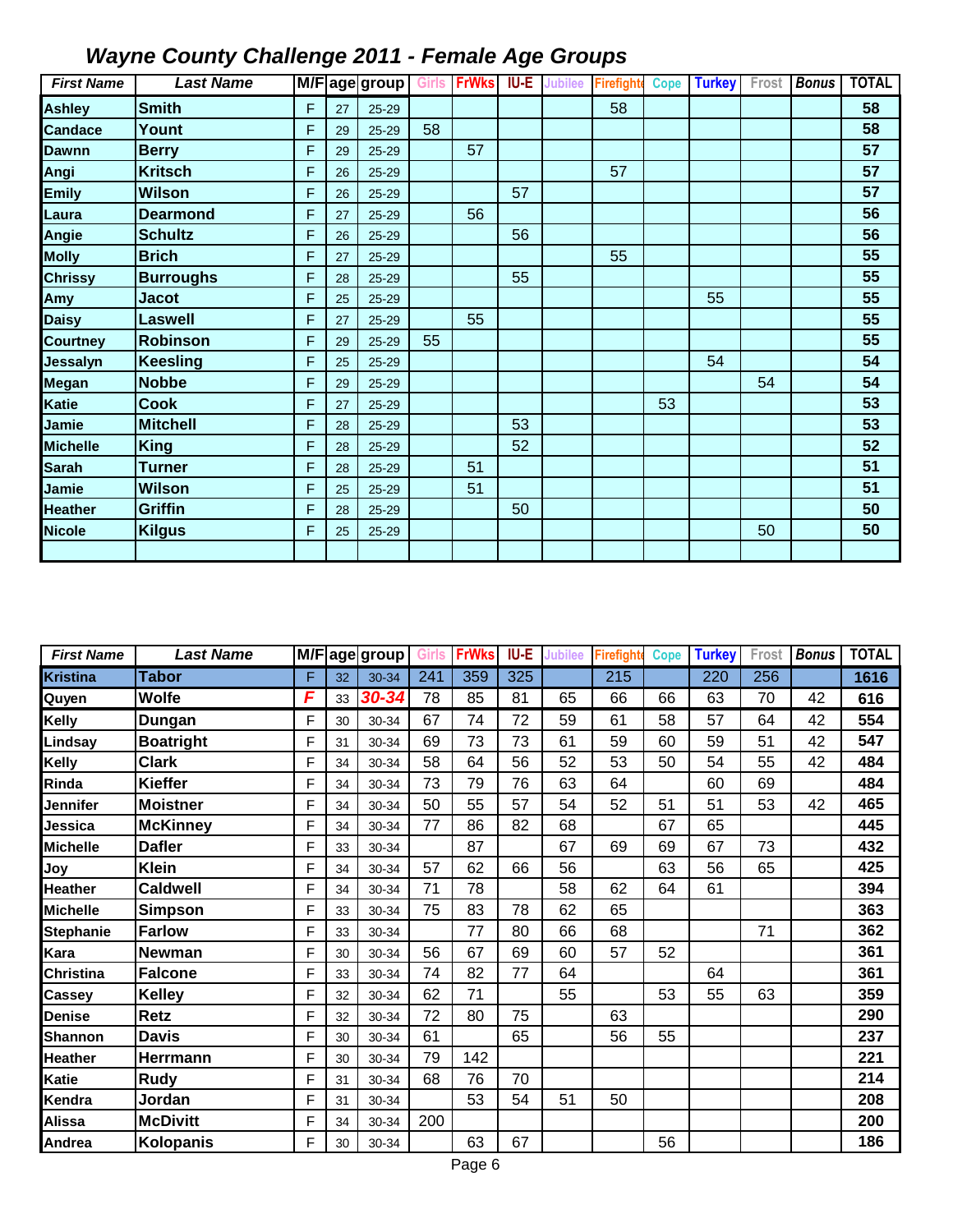| <b>First Name</b> | <b>Last Name</b> |                |    | M/F age group | <b>Girls</b> | <b>FrWks</b> | IU-E | <b>Jubilee</b> | <b>Firefighte</b> | Cope | <b>Turkey</b> | Frost | <b>Bonus</b> | <b>TOTAL</b> |
|-------------------|------------------|----------------|----|---------------|--------------|--------------|------|----------------|-------------------|------|---------------|-------|--------------|--------------|
| Ellen             | <b>Blevens</b>   | F              | 31 | 30-34         |              |              | 62   |                | 54                |      | 58            |       |              | 174          |
| <b>Natalie</b>    | <b>Dennis</b>    | F              | 34 | 30-34         | 51           | 60           | 58   |                |                   |      |               |       |              | 169          |
| Nelida            | <b>Cortez</b>    | F              | 34 | 30-34         |              | 56           | 61   |                | 51                |      |               |       |              | 168          |
| <b>Brandi</b>     | <b>Jackson</b>   | F              | 30 | 30-34         | 76           | 84           |      |                |                   |      |               |       |              | 160          |
| Maria Teresa      | <b>Herd</b>      | F              | 31 | 30-34         |              |              | 83   |                |                   |      |               | 75    |              | 158          |
| <b>Heather</b>    | Farrar           | F              | 33 | 30-34         |              | 52           | 53   | 50             |                   |      |               |       |              | 155          |
| Amanda            | <b>Townsend</b>  | F              | 30 | 30-34         |              | 75           | 71   |                |                   |      |               |       |              | 146          |
| Cheryl            | <b>Miller</b>    | F              | 33 | 30-34         |              |              |      |                |                   |      | 69            | 72    |              | 141          |
| Kimberly          | <b>Kozak</b>     | $\mathsf{F}$   | 34 | 30-34         |              |              |      | 69             |                   |      | 68            |       |              | 137          |
| <b>Patricia</b>   | Lozano           | F              | 34 | 30-34         | 64           | 70           |      |                |                   |      |               |       |              | 134          |
| <b>Stephanie</b>  | Ingram           | F              | 31 | 30-34         |              |              |      |                |                   | 65   | 66            |       |              | 131          |
| Dena              | <b>Matheny</b>   | F              | 34 | 30-34         |              |              |      |                |                   | 59   |               | 68    |              | 127          |
| Sayward           | <b>Salazar</b>   | F              | 31 | 30-34         | 59           | 66           |      |                |                   |      |               |       |              | 125          |
| Jessica           | <b>Whited</b>    | $\mathsf{F}$   | 31 | 30-34         |              | 61           | 63   |                |                   |      |               |       |              | 124          |
| <b>Stacy</b>      | <b>McCollum</b>  | F              | 31 | 30-34         |              | 65           |      |                |                   |      |               | 58    |              | 123          |
| <b>Nicole</b>     | <b>Bean</b>      | F              | 32 | 30-34         |              |              |      |                | 58                | 62   |               |       |              | 120          |
| <b>Beth</b>       | <b>Duncan</b>    | F              | 30 | 30-34         |              | 57           | 60   |                |                   |      |               |       |              | 117          |
| <b>Tiffani</b>    | <b>Thornburg</b> | F              | 33 | 30-34         |              |              |      | 57             | 60                |      |               |       |              | 117          |
| Lee Ann           | Goeke            | F              | 32 | 30-34         | 54           | 59           |      |                |                   |      |               |       |              | 113          |
| Erika             | <b>Moffett</b>   | F              | 32 | 30-34         |              |              |      |                |                   |      | 52            | 56    |              | 108          |
| <b>Emily</b>      | <b>Dickerson</b> | F              | 31 | 30-34         |              | 50           | 52   |                |                   |      |               |       |              | 102          |
| <b>Teffiny</b>    | <b>Clarkson</b>  | F              | 30 | 30-34         |              | 51           | 50   |                |                   |      |               |       |              | 101          |
| Kelli             | <b>Stokes</b>    | F              | 31 | 30-34         |              |              | 84   |                |                   |      |               |       |              | 84           |
| <b>Michelle</b>   | <b>Baker</b>     | F              | 34 | 30-34         |              | 81           |      |                |                   |      |               |       |              | 81           |
| <b>Melissa</b>    | Johnson          | F              | 30 | 30-34         |              |              | 79   |                |                   |      |               |       |              | 79           |
| <b>Christina</b>  | <b>Bowersock</b> | F              | 34 | 30-34         |              |              |      |                |                   |      |               | 74    |              | 74           |
| Jan               | <b>Parker</b>    | $\overline{F}$ | 33 | 30-34         |              |              | 74   |                |                   |      |               |       |              | 74           |
| <b>Salena</b>     | <b>Depew</b>     | F              | 30 | 30-34         |              | 72           |      |                |                   |      |               |       |              | 72           |
| <b>Christie</b>   | <b>Ferriell</b>  | F              | 30 | 30-34         | 70           |              |      |                |                   |      |               |       |              | 70           |
| <b>Taryn</b>      | <b>Wagers</b>    | F              | 32 | 30-34         |              | 69           |      |                |                   |      |               |       |              | 69           |
| <b>Katrena</b>    | <b>Harris</b>    | F              | 32 | 30-34         |              |              | 68   |                |                   |      |               |       |              | 68           |
| Emmie             | <b>Newton</b>    | F              | 32 | 30-34         |              | 68           |      |                |                   |      |               |       |              | 68           |
| Kelly             | <b>VanVleet</b>  | F              | 32 | 30-34         |              |              |      |                |                   | 68   |               |       |              | 68           |
| <b>Natalie</b>    | <b>Norris</b>    | $\mathsf F$    | 32 | 30-34         |              |              |      |                |                   |      |               | 67    |              | 67           |
| Jennifer          | Southerland      | F              | 31 | 30-34         |              |              |      |                | 67                |      |               |       |              | 67           |
| <b>Nicole</b>     | <b>Nelson</b>    | F              | 30 | 30-34         |              |              |      |                |                   |      |               | 66    |              | 66           |
| <b>Elisha</b>     | Vecera           | F              | 34 | 30-34         | 66           |              |      |                |                   |      |               |       |              | 66           |
| Gina              | Goodman          | F              | 31 | 30-34         | 65           |              |      |                |                   |      |               |       |              | 65           |
| <b>Danielle</b>   | <b>Tolan</b>     | F              | 33 | 30-34         |              |              | 64   |                |                   |      |               |       |              | 64           |
| Tina              | <b>Cohee</b>     | F              | 32 | 30-34         | 63           |              |      |                |                   |      |               |       |              | 63           |
| <b>Sarah</b>      | <b>Fields</b>    | $\mathsf F$    | 32 | 30-34         |              |              |      |                |                   |      | 62            |       |              | 62           |
| <b>Kristin</b>    | <b>Ward</b>      | F              | 31 | 30-34         |              |              |      |                |                   |      |               | 62    |              | 62           |
| <b>Sarah</b>      | <b>Peacock</b>   | F              | 30 | 30-34         |              |              |      |                |                   | 61   |               |       |              | 61           |
| <b>Misty</b>      | Vaughn           | F              | 32 | 30-34         |              |              |      |                |                   |      |               | 61    |              | 61           |
| Kelly             | <b>Amos</b>      | F              | 33 | 30-34         |              |              |      |                |                   |      |               | 60    |              | 60           |
| Amanda            | <b>Harris</b>    | F              | 34 | 30-34         | 60           |              |      |                |                   |      |               |       |              | 60           |
| Rachel            | <b>Burdette</b>  | F              | 34 | 30-34         |              |              |      |                |                   |      |               | 59    |              | 59           |
| Jillian           | <b>Hamilton</b>  | F              | 33 | 30-34         |              |              | 59   |                |                   |      |               |       |              | 59           |
| <b>Sherry</b>     | Johnson          | F              | 32 | 30-34         |              | 58           |      |                |                   |      |               |       |              | 58           |
| <b>Stacey</b>     | <b>Asbury</b>    | F              | 31 | 30-34         |              |              |      |                |                   | 57   |               |       |              | 57           |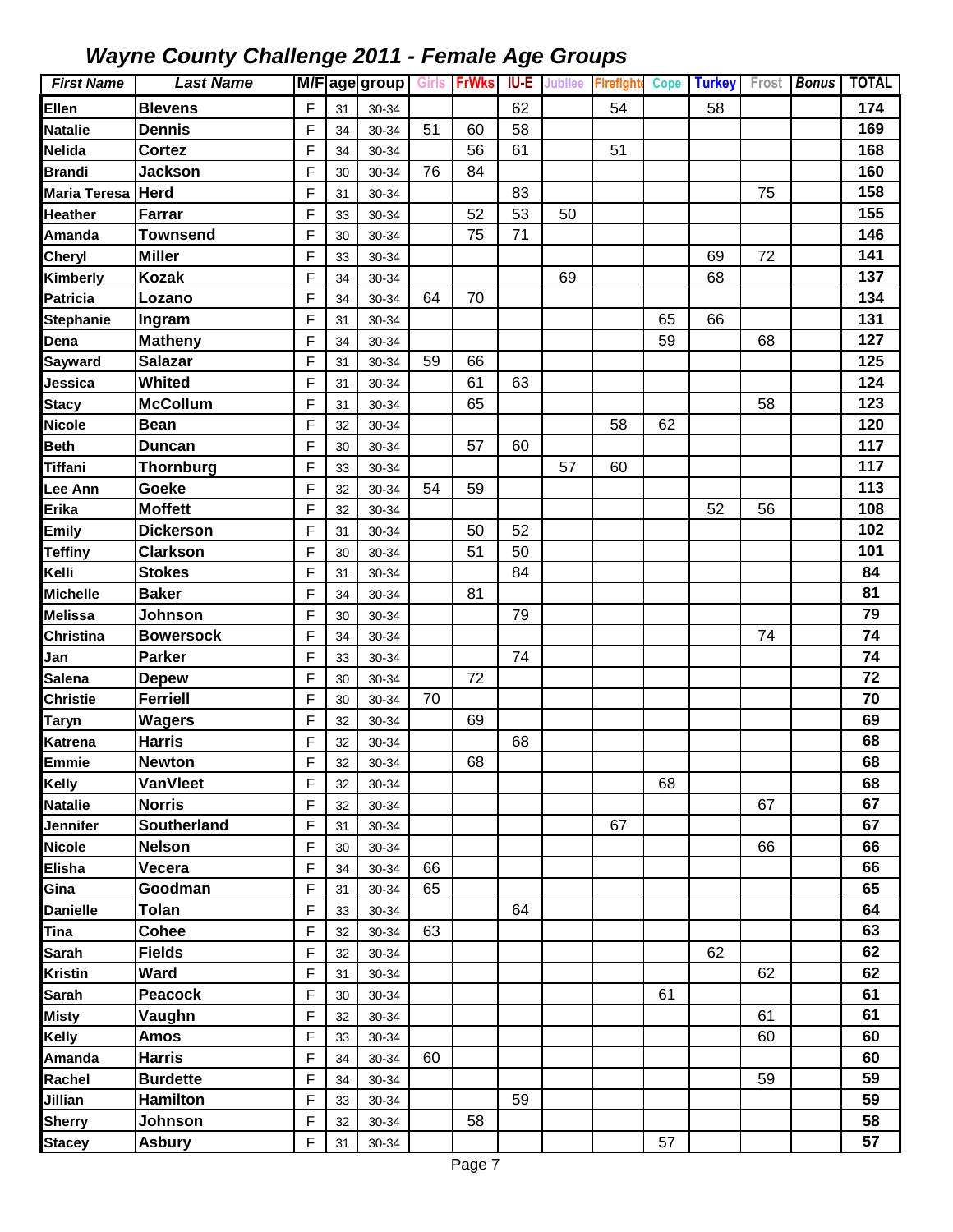| <b>First Name</b> | <b>Last Name</b> |   |    | M/Fage group | <b>Girls</b> | <b>FrWks</b> | <b>IU-E</b> | <b>Jubilee</b> | <b>Firefight</b> | Cope | <b>Turkey</b> | Frost | <b>Bonus</b> | <b>TOTAL</b> |
|-------------------|------------------|---|----|--------------|--------------|--------------|-------------|----------------|------------------|------|---------------|-------|--------------|--------------|
| <b>Maria</b>      | Lafuze           | F | 31 | 30-34        |              |              |             |                |                  |      |               | 57    |              | 57           |
| <b>Kelley</b>     | <b>Cassey</b>    | F | 32 | 30-34        |              |              |             |                | 55               |      |               |       |              | 55           |
| <b>Stefanie</b>   | <b>Schy</b>      | F | 32 | 30-34        | 55           |              |             |                |                  |      |               |       |              | 55           |
| Jaime             | <b>Shuler</b>    | F | 30 | 30-34        |              |              | 55          |                |                  |      |               |       |              | 55           |
| <b>Kristee</b>    | <b>Emmans</b>    | F | 32 | 30-34        |              |              |             |                |                  |      |               | 54    |              | 54           |
| <b>Sara</b>       | Franklin         | F | 32 | 30-34        |              | 54           |             |                |                  |      |               |       |              | 54           |
| Tonda             | <b>Wolfe</b>     | F | 30 | 30-34        |              |              |             |                |                  | 54   |               |       |              | 54           |
| <b>Becki</b>      | <b>Brown</b>     | F | 32 | 30-34        |              |              |             |                |                  |      | 53            |       |              | 53           |
| <b>Ericka</b>     | <b>Miller</b>    | F | 31 | 30-34        | 53           |              |             |                |                  |      |               |       |              | 53           |
| <b>Jennifer</b>   | Vance            | F | 30 | 30-34        |              |              |             | 53             |                  |      |               |       |              | 53           |
| Andrea            | Fernandez        | F | 33 | 30-34        | 52           |              |             |                |                  |      |               |       |              | 52           |
| Angela            | Larson           | F | 33 | 30-34        |              |              |             |                |                  |      |               | 52    |              | 52           |
| Hali              | <b>Cartee</b>    | F | 33 | 30-34        |              |              | 51          |                |                  |      |               |       |              | 51           |
| Lauren            | <b>Bohlander</b> | F | 30 | 30-34        |              |              |             |                |                  |      | 50            |       |              | 50           |
| <b>Stephanie</b>  | <b>Risner</b>    | F | 32 | 30-34        |              |              |             |                |                  |      |               | 50    |              | 50           |
|                   |                  |   |    |              |              |              |             |                |                  |      |               |       |              |              |

| <b>First Name</b> | <b>Last Name</b>        |   |    | M/Fage group | Girls | <b>FrWks</b> | <b>IU-E</b> | Jubilee | <b>Firefight</b> | <b>Cope</b> | <b>Turkey</b>   | Frost | <b>Bonus</b> | <b>TOTAL</b> |
|-------------------|-------------------------|---|----|--------------|-------|--------------|-------------|---------|------------------|-------------|-----------------|-------|--------------|--------------|
| <b>Tiffany</b>    | <b>Mull</b>             | F | 36 | $35 - 39$    | 158   |              | 200         | 152     | 125              |             | $\overline{98}$ | 67    |              | 800          |
| <b>Christie</b>   | Larsen                  | F | 37 | 35-39        | 74    | 76           | 76          | 57      | 65               | 61          | 65              | 63    | 42           | 579          |
| Jessica           | <b>Gabbard</b>          | F | 35 | 35-39        | 69    | 74           | 72          | 55      | 60               | 59          | 60              | 61    | 42           | 552          |
| <b>Cindy</b>      | <b>Elzemeyer</b>        | F | 37 | 35-39        | 68    | 57           | 71          | 56      | 63               | 60          | 64              | 64    | 42           | 545          |
| <b>Beth</b>       | <b>Beatty</b>           | F | 36 | 35-39        | 67    | 70           | 69          | 53      | 59               | 57          | 56              | 58    | 42           | 531          |
| <b>Tammy</b>      | <b>Farmer</b>           | F | 39 | 35-39        | 62    | 64           | 66          | 51      | 58               | 56          | 55              | 57    | 42           | 511          |
| Leslie            | <b>Rogers</b>           | F | 35 | 35-39        | 76    | 77           | 77          | 58      |                  |             | 67              | 65    |              | 420          |
| <b>Angie</b>      | <b>Carpenter</b>        | F | 36 | 35-39        | 71    | 75           | 73          |         | 64               |             | 63              | 60    |              | 406          |
| <b>Stacey</b>     | <b>Neal</b>             | F | 39 | 35-39        | 64    | 71           | 70          |         | 61               | 58          | 61              |       |              | 385          |
| Katherine         | Wadsworth               | F | 36 | 35-39        | 57    | 67           | 67          |         | 57               |             | 57              | 56    |              | 361          |
| <b>Arlene</b>     | <b>Berger</b>           | F | 35 | 35-39        | 77    |              | 79          | 59      | 66               |             |                 | 66    |              | 347          |
| <b>Melanie</b>    | <b>Roberts</b>          | F | 38 | 35-39        |       | 73           |             | 54      | 62               |             | 62              | 62    |              | 313          |
| <b>Kristen</b>    | <b>Brunton</b>          | F | 37 | 35-39        | 60    | 63           | 57          | 52      | 54               |             |                 |       |              | 286          |
| <b>Michele</b>    | <b>McCormick</b>        | F | 37 | 35-39        | 56    |              | 62          |         | 56               | 55          |                 |       |              | 229          |
| <b>Starla</b>     | <b>Peach</b>            | F | 36 | 35-39        |       | 68           | 64          |         | 55               |             |                 |       |              | 187          |
| Angie             | Shipman                 | F | 38 | 35-39        | 61    | 66           |             |         |                  |             | 58              |       |              | 185          |
| <b>Shari</b>      | Cox                     | F | 35 | 35-39        |       | 58           | 65          |         | 52               |             |                 |       |              | 175          |
| Erika             | <b>Wilson</b>           | F | 37 | 35-39        | 53    | 59           | 59          |         |                  |             |                 |       |              | 171          |
| Kim               | <b>McGuire</b>          | F | 39 | 35-39        | 50    | 50           | 51          |         |                  |             |                 |       |              | 151          |
| Jill              | <b>Crowe</b>            | F | 36 | 35-39        | 72    |              | 74          |         |                  |             |                 |       |              | 146          |
| Ashley            | <b>Valentine-Derrer</b> | F | 38 | 35-39        | 66    | 72           |             |         |                  |             |                 |       |              | 138          |
| Philly            | Inderstrodt             | F | 38 | 35-39        | 63    | 69           |             |         |                  |             |                 |       |              | 132          |
| <b>Shawntel</b>   | <b>Baker</b>            | F | 35 | 35-39        |       | 52           | 58          |         |                  |             |                 |       |              | 110          |
| Nikki             | <b>Creech</b>           | F | 36 | 35-39        | 55    | 55           |             |         |                  |             |                 |       |              | 110          |
| Krista            | <b>Retter</b>           | F | 39 | 35-39        | 54    | 56           |             |         |                  |             |                 |       |              | 110          |
| <b>Monica</b>     | <b>Schlichter</b>       | F | 36 | 35-39        |       |              |             |         |                  |             | 53              | 55    |              | 108          |
| Liesl             | <b>Deaver</b>           | F | 36 | 35-39        |       |              |             |         |                  | 54          | 52              |       |              | 106          |
| Kimberly          | <b>Schroeder</b>        | F | 38 | 35-39        |       | 51           | 55          |         |                  |             |                 |       |              | 106          |
| <b>Tonya</b>      | <b>Johnson</b>          | F | 36 | 35-39        |       |              | 52          |         |                  | 53          |                 |       |              | 105          |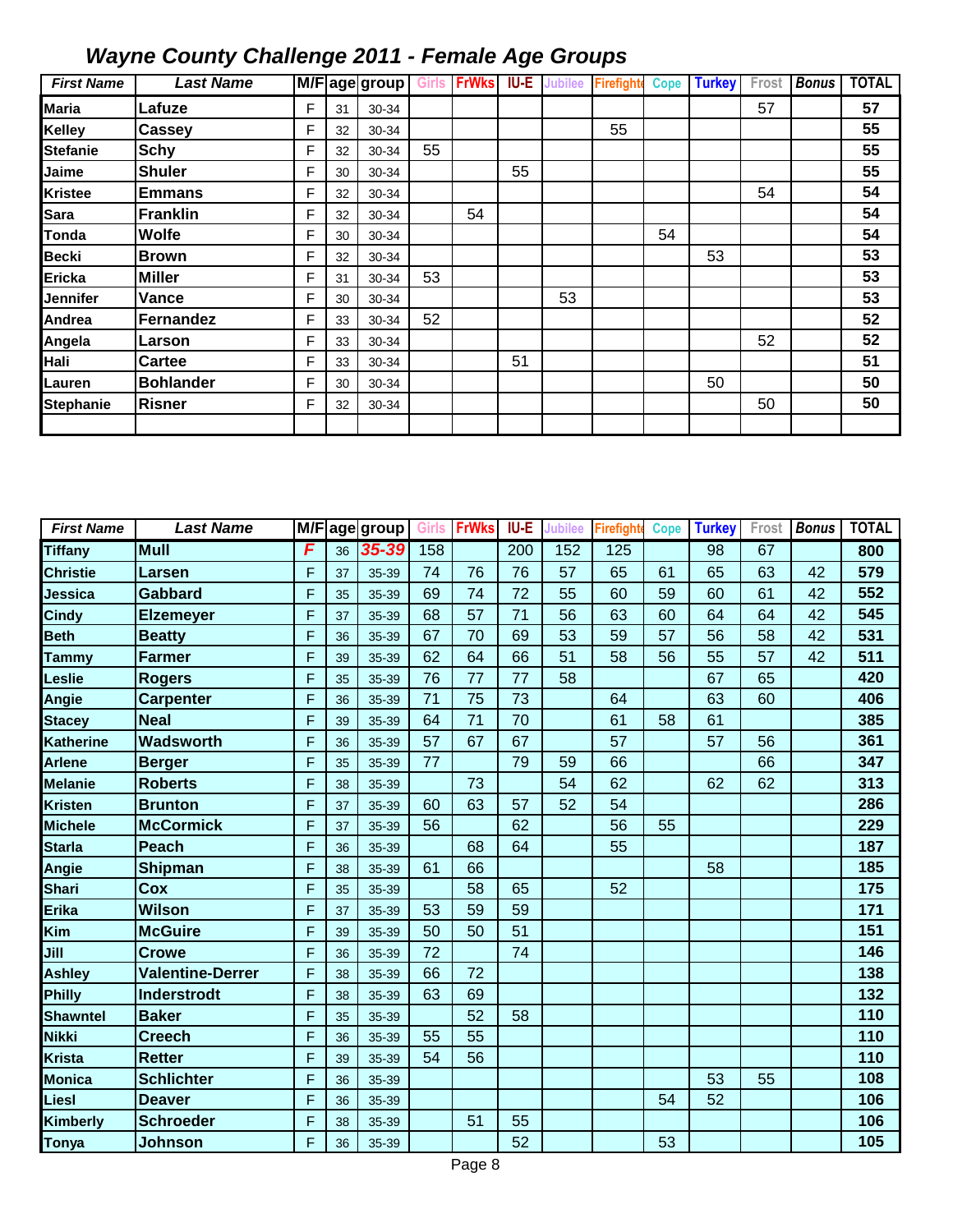| <b>First Name</b> | <b>Last Name</b>       |             |    | M/F age group Girls FrWks |    |    | IU-E | <b>Jubilee</b> | <b>Firefighte</b> | <b>Cope</b> | <b>Turkey</b> | Frost | <b>Bonus</b> | <b>TOTAL</b> |
|-------------------|------------------------|-------------|----|---------------------------|----|----|------|----------------|-------------------|-------------|---------------|-------|--------------|--------------|
| Lori              | <b>Mahoney</b>         | F           | 36 | 35-39                     |    |    |      | 50             | 51                |             |               |       |              | 101          |
| <b>Sinley</b>     | <b>Salazar</b>         | $\mathsf F$ | 37 | 35-39                     |    |    | 50   |                |                   | 50          |               |       |              | 100          |
| Jennifer          | Lewis                  | F           | 35 | 35-39                     | 50 |    | 45   |                |                   |             |               |       |              | 95           |
| <b>Crystal</b>    | <b>Barton</b>          | F           | 36 | 35-39                     |    | 78 |      |                |                   |             |               |       |              | 78           |
| Katherine         | <b>Frank</b>           | F           | 39 | 35-39                     |    |    | 78   |                |                   |             |               |       |              | 78           |
| <b>Mary</b>       | <b>Zinkan</b>          | F           | 35 | 35-39                     |    |    | 75   |                |                   |             |               |       |              | 75           |
| Kelly             | <b>Weaver</b>          | F           | 38 | 35-39                     | 75 |    |      |                |                   |             |               |       |              | 75           |
| Lori              | <b>Bolser</b>          | F           | 39 | 35-39                     | 73 |    |      |                |                   |             |               |       |              | 73           |
| <b>Michelle</b>   | <b>Vance</b>           | F           | 37 | 35-39                     | 70 |    |      |                |                   |             |               |       |              | 70           |
| <b>Brandy</b>     | <b>Wells</b>           | F           | 36 | 35-39                     |    |    | 68   |                |                   |             |               |       |              | 68           |
| Jackie            | <b>Daniels-Bodwell</b> | F           | 35 | 35-39                     |    |    |      |                |                   |             | 66            |       |              | 66           |
| Kathie            | <b>Zaleski</b>         | F           | 35 | 35-39                     | 65 |    |      |                |                   |             |               |       |              | 65           |
| Shay              | <b>Herrman</b>         | F           | 39 | 35-39                     |    | 65 |      |                |                   |             |               |       |              | 65           |
| Tina              | <b>Hewitt</b>          | F           | 36 | 35-39                     |    |    | 63   |                |                   |             |               |       |              | 63           |
| Jennifer          | <b>Phillips</b>        | F           | 35 | 35-39                     |    | 62 |      |                |                   |             |               |       |              | 62           |
| <b>Elin</b>       | <b>Tydor</b>           | F           | 35 | 35-39                     |    | 61 |      |                |                   |             |               |       |              | 61           |
| <b>Sarah</b>      | <b>Aubrey</b>          | F           | 36 | 35-39                     |    |    | 61   |                |                   |             |               |       |              | 61           |
| Kelly             | <b>Sells</b>           | F           | 39 | 35-39                     |    | 61 |      |                |                   |             |               |       |              | 61           |
| <b>Nicole</b>     | <b>Thompson</b>        | F           | 35 | 35-39                     |    |    | 60   |                |                   |             |               |       |              | 60           |
| Angie             | <b>Rhodus</b>          | F           | 39 | 35-39                     |    | 60 |      |                |                   |             |               |       |              | 60           |
| <b>Cindy</b>      | <b>Toschlog</b>        | F           | 38 | 35-39                     | 59 |    |      |                |                   |             |               |       |              | 59           |
| Kim               | <b>Corsaro</b>         | F           | 39 | 35-39                     |    |    |      |                |                   |             | 59            |       |              | 59           |
| Angel             | <b>Day</b>             | F           | 39 | 35-39                     |    |    |      |                |                   |             |               | 59    |              | 59           |
| Jess              | <b>Gunderson</b>       | F           | 35 | 35-39                     | 58 |    |      |                |                   |             |               |       |              | 58           |
| Katina            | <b>Shepherd</b>        | F           | 37 | 35-39                     |    |    | 56   |                |                   |             |               |       |              | 56           |
| <b>Michele</b>    | <b>Fields</b>          | F           | 37 | 35-39                     |    |    |      |                |                   |             | 54            |       |              | 54           |
| <b>Heather</b>    | <b>Elliot</b>          | F           | 38 | 35-39                     |    | 54 |      |                |                   |             |               |       |              | 54           |
| Jamie             | <b>Munchel</b>         | F           | 38 | 35-39                     |    |    |      |                |                   |             |               | 54    |              | 54           |
| Heidi             | <b>Rhodus</b>          | F           | 38 | 35-39                     |    |    | 54   |                |                   |             |               |       |              | 54           |
| <b>Duretta</b>    | <b>Callahan</b>        | F           | 38 | 35-39                     |    |    | 53   |                |                   |             |               |       |              | 53           |
| Andrea            | <b>Harmeyer</b>        | F           | 38 | 35-39                     |    | 53 |      |                |                   |             |               |       |              | 53           |
| Jamie             | <b>Morrow</b>          | F           | 38 | 35-39                     |    |    |      |                | 53                |             |               |       |              | 53           |
| <b>Heather</b>    | <b>Stegner</b>         | F           | 39 | 35-39                     |    |    |      |                |                   |             |               | 53    |              | 53           |
| Joanna            | <b>Revalee</b>         | F           | 36 | 35-39                     |    |    |      |                |                   | 52          |               |       |              | 52           |
| Amy               | <b>Carter</b>          | F           | 39 | 35-39                     | 52 |    |      |                |                   |             |               |       |              | 52           |
| <b>Sarah</b>      | <b>Morey</b>           | F           | 39 | 35-39                     |    |    |      |                |                   |             |               | 52    |              | 52           |
| <b>Kelly</b>      | <b>VanWinkle</b>       | F           | 35 | 35-39                     |    |    |      |                |                   |             | 51            |       |              | 51           |
| Angela            | Chamberlain            | F           | 37 | 35-39                     | 51 |    |      |                |                   |             |               |       |              | 51           |
| <b>Teresa</b>     | Jansing                | F           | 38 | 35-39                     |    |    |      |                |                   |             |               | 51    |              | 51           |
| Renee             | <b>Wickett</b>         | F           | 38 | 35-39                     |    |    |      |                |                   | 51          |               |       |              | 51           |
| Teresa            | <b>Fry</b>             | F           | 37 | 35-39                     |    |    |      |                | 50                |             |               |       |              | 50           |
| <b>Carletta</b>   | <b>Harbut</b>          | F           | 37 | 35-39                     |    |    |      |                |                   |             |               | 50    |              | 50           |
| <b>Diane</b>      | <b>Schmidt</b>         | F           | 37 | 35-39                     |    |    |      |                |                   |             | 50            |       |              | 50           |
|                   |                        |             |    |                           |    |    |      |                |                   |             |               |       |              |              |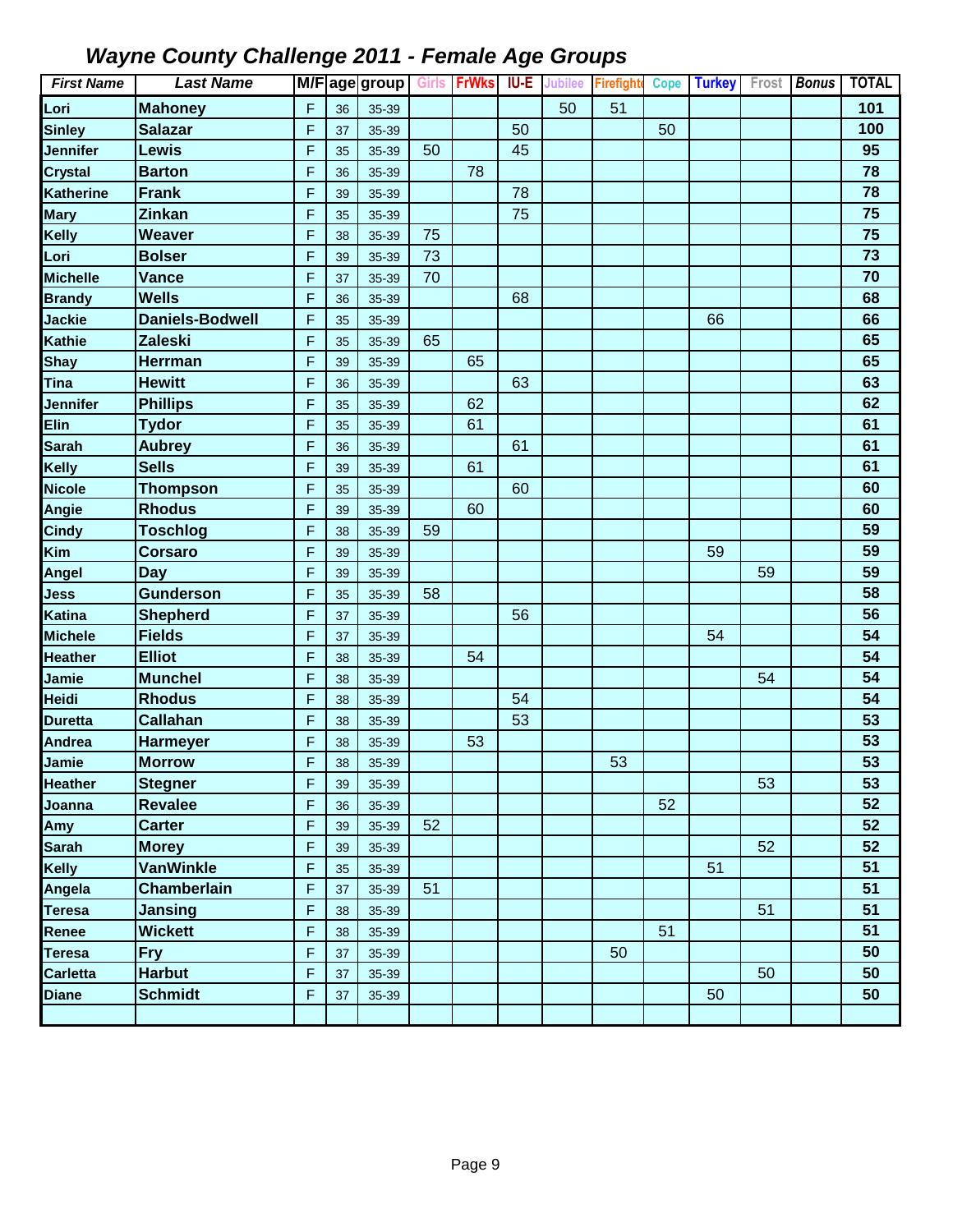| <b>First Name</b> | <b>Last Name</b>      |                |    | M/F age group   Girls |                 | <b>FrWks</b>    | IU-E            | <b>Jubilee</b>  | <b>Firefighte</b> | Cope            | <b>Turkey</b>   |                 | Frost Bonus | <b>TOTAL</b> |
|-------------------|-----------------------|----------------|----|-----------------------|-----------------|-----------------|-----------------|-----------------|-------------------|-----------------|-----------------|-----------------|-------------|--------------|
| Pam               | <b>Mertz</b>          | F              | 43 | 40-44                 |                 | 293             | 45              |                 | 185               |                 |                 | 107             |             | 630          |
| Aimee             | VanMiddlesworth       | F              | 41 | 40-44                 | 68              | 75              | $\overline{78}$ | 61              | 64                | 58              | 59              | 66              | 42          | 571          |
| Juanita           | <b>Jenkins</b>        | F              | 42 | 40-44                 | 51              | 60              | 60              | 51              | 52                | 51              | 53              | 52              | 42          | 472          |
| <b>Stacy</b>      | <b>Brenneke</b>       | $\mathsf{F}$   | 40 | 40-44                 | 64              |                 | 77              | 59              | 65                | 59              | 60              | 67              |             | 451          |
| <b>Bethan</b>     | Ervin                 | F              | 43 | 40-44                 |                 | 63              | 67              | 55              | 59                | 56              | 57              | 63              |             | 420          |
| <b>Mindy</b>      | <b>Ward</b>           | F              | 40 | 40-44                 | 70              |                 | 79              | 63              | 68                |                 | 66              | 70              |             | 416          |
| Denise            | Selm                  | F              | 40 | 40-44                 | 69              | 76              |                 | 62              | 67                |                 | 65              | 69              |             | 408          |
| Missy             | <b>Moore</b>          | $\mathsf{F}$   | 43 | 40-44                 | 66              | 74              | 76              |                 |                   | 60              | 63              | 68              |             | 407          |
| Amy               | <b>Barrett</b>        | $\mathsf{F}$   | 41 | 40-44                 | 65              | $\overline{73}$ | $\overline{73}$ | 58              |                   | $\overline{57}$ |                 | $\overline{51}$ |             | 377          |
| Lora              | Lock                  | $\mathsf{F}$   | 41 | 40-44                 | 63              |                 | 74              | 60              | 62                |                 | $\overline{58}$ | 60              |             | 377          |
| <b>Angie</b>      | <b>Dickman</b>        | F              | 42 | 40-44                 | $\overline{57}$ |                 | 64              | 53              | $\overline{56}$   | 53              | $\overline{50}$ |                 |             | 333          |
| Lynn              | Neanen                | F              | 43 | 40-44                 | 60              | 70              | $\overline{70}$ | $\overline{56}$ | 61                |                 |                 |                 |             | 317          |
| <b>Bonnie</b>     | <b>Hutchens</b>       | F              | 43 | 40-44                 |                 | $\overline{56}$ | $\overline{58}$ | $\overline{54}$ | $\overline{57}$   | 52              |                 |                 |             | 277          |
| <b>Nancy</b>      | Williamson            | F              | 42 | 40-44                 | 54              | 57              | 52              | 50              | $\overline{50}$   |                 |                 |                 |             | 263          |
| <b>Sharon</b>     | <b>Shaffer</b>        | $\mathsf{F}$   | 42 | 40-44                 |                 |                 | 69              |                 | 58                |                 | 55              | 59              |             | 241          |
| Gina              | <b>Ruffcorn</b>       | F              | 40 | 40-44                 | 53              |                 | 59              | 52              | 54                |                 |                 |                 |             | 218          |
| Julie             | Vecera                | $\mathsf{F}$   | 42 | 40-44                 | 62              |                 | 68              |                 | 63                |                 |                 |                 |             | 193          |
| Ralana            | <b>Shelley</b>        | $\mathsf{F}$   | 40 | 40-44                 | 58              | 68              | 66              |                 |                   |                 |                 |                 |             | 192          |
| Pamela            | <b>Justice</b>        | F              | 41 | 40-44                 |                 | 61              |                 | 57              | 66                |                 |                 |                 |             | 184          |
| <b>Becky</b>      | <b>Reynolds</b>       | F              | 41 | 40-44                 |                 |                 |                 |                 | 60                | 55              | 56              |                 |             | 171          |
| <b>Debbie</b>     | <b>Delk</b>           | F              | 40 | 40-44                 | 55              | 58              | 53              |                 |                   |                 |                 |                 |             | 166          |
| <b>Debbie</b>     | <b>Dick</b>           | F              | 43 | 40-44                 | 56              |                 | 57              |                 |                   |                 |                 | 53              |             | 166          |
| Gwynne            | <b>Justice</b>        | F              | 42 | 40-44                 |                 | 72              | 80              |                 |                   |                 |                 |                 |             | 152          |
| Patty             | Siedling              | F              | 43 | 40-44                 |                 |                 |                 |                 |                   | 50              | 51              | 50              |             | 151          |
| Gina              | <b>Jones</b>          | $\mathsf{F}$   | 41 | 40-44                 | 72              |                 |                 |                 |                   |                 | 67              |                 |             | 139          |
| Lisa              | Grubaugh              | $\mathsf{F}$   | 41 | 40-44                 | 59              | $\overline{71}$ |                 |                 |                   |                 |                 |                 |             | 130          |
| <b>Beth</b>       | <b>Fields</b>         | F              | 43 | 40-44                 |                 | 65              | 61              |                 |                   |                 |                 |                 |             | 126          |
| Shannon           | <b>Vatter</b>         | $\mathsf{F}$   | 43 | 40-44                 |                 |                 | 65              |                 |                   | 54              |                 |                 |             | 119          |
| <b>Cherie</b>     | <b>Dolehanty</b>      | F              | 42 | 40-44                 |                 |                 |                 |                 |                   | 45              |                 | 65              |             | 110          |
| <b>Beth</b>       | Thompson              | F              | 41 | 40-44                 |                 | 55              | 55              |                 |                   |                 |                 |                 |             | 110          |
| Kat               | <b>Vournazos</b>      | $\mathsf{F}$   | 41 | 40-44                 |                 | 54              | $\overline{54}$ |                 |                   |                 |                 |                 |             | 108          |
| Anissa            | <b>Farrell</b>        | F              | 42 | 40-44                 |                 | 52              |                 |                 |                   |                 | 52              |                 |             | 104          |
| Gayle             | <b>Horton</b>         | $\mathsf{F}$   | 42 | 40-44                 |                 |                 | 75              |                 |                   |                 |                 |                 |             | 75           |
| <b>Susanna</b>    | Tanner                | F              | 44 | 40-44                 |                 |                 | 72              |                 |                   |                 |                 |                 |             | 72           |
| Laura             | Deom                  | E              | 44 | 40-44                 |                 |                 | 71              |                 |                   |                 |                 |                 |             | 71           |
| <b>Susan</b>      | <b>Miller</b>         | F              | 42 | 40-44                 | 71              |                 |                 |                 |                   |                 |                 |                 |             | 71           |
| Gail              | <b>Gioeli-Mullins</b> | F              | 41 | 40-44                 |                 | 69              |                 |                 |                   |                 |                 |                 |             | 69           |
| <b>Tammy</b>      | Glenn                 | F              | 43 | 40-44                 |                 | 67              |                 |                 |                   |                 |                 |                 |             | 67           |
| Traci             | <b>Nobbe</b>          | F              | 43 | 40-44                 | 67              |                 |                 |                 |                   |                 |                 |                 |             | 67           |
| Kim               | Wright                | F              | 42 | 40-44                 |                 | 66              |                 |                 |                   |                 |                 |                 |             | 66           |
| Kay               | <b>Donahue</b>        | F              | 43 | 40-44                 |                 |                 |                 |                 |                   |                 |                 | 64              |             | 64           |
| Traci             | <b>Rastbichler</b>    | F              | 44 | 40-44                 |                 | 64              |                 |                 |                   |                 |                 |                 |             | 64           |
| Julie             | <b>Senefeld</b>       | $\overline{F}$ | 42 | 40-44                 |                 |                 |                 |                 |                   |                 | 64              |                 |             | 64           |
| <b>Darla</b>      | Randall               | F              | 44 | 40-44                 |                 |                 | 63              |                 |                   |                 |                 |                 |             | 63           |
| Loren             | <b>Brubaker</b>       | F              | 40 | 40-44                 |                 |                 |                 |                 |                   |                 |                 | 62              |             | 62           |
| Angela            | Ketron                | F              | 40 | 40-44                 |                 | 62              |                 |                 |                   |                 |                 |                 |             | 62           |
| Karen             | <b>Matanich</b>       | F              | 41 | 40-44                 |                 |                 | 62              |                 |                   |                 |                 |                 |             | 62           |
| <b>Natalie</b>    | <b>Mills</b>          | F              | 44 | 40-44                 |                 |                 |                 |                 |                   |                 | 62              |                 |             | 62           |
| Laura             | <b>Blessing</b>       | F              | 40 | 40-44                 |                 |                 |                 |                 |                   |                 | 61              |                 |             | 61           |
| Karen             | <b>Pipes</b>          | F              | 42 | 40-44                 | 61              |                 |                 |                 |                   |                 |                 |                 |             | 61           |
| Kiyomi            | <b>Sugaya</b>         | F              | 40 | 40-44                 |                 |                 |                 |                 |                   |                 |                 | 61              |             | 61           |
| Nikki             | <b>Adams</b>          | F              | 42 | 40-44                 |                 | 59              |                 |                 |                   |                 |                 |                 |             | 59           |
| <b>JoDale</b>     | <b>Benz</b>           | F              | 44 | 40-44                 |                 |                 |                 |                 |                   |                 |                 | 58              |             | 58           |
| Amy               | <b>Townsend</b>       | F              | 41 | 40-44                 |                 |                 |                 |                 |                   |                 |                 | 57              |             | 57           |
| Lisa              | <b>Hicks</b>          | F              | 44 | 40-44                 |                 |                 |                 |                 |                   |                 |                 | 56              |             | 56           |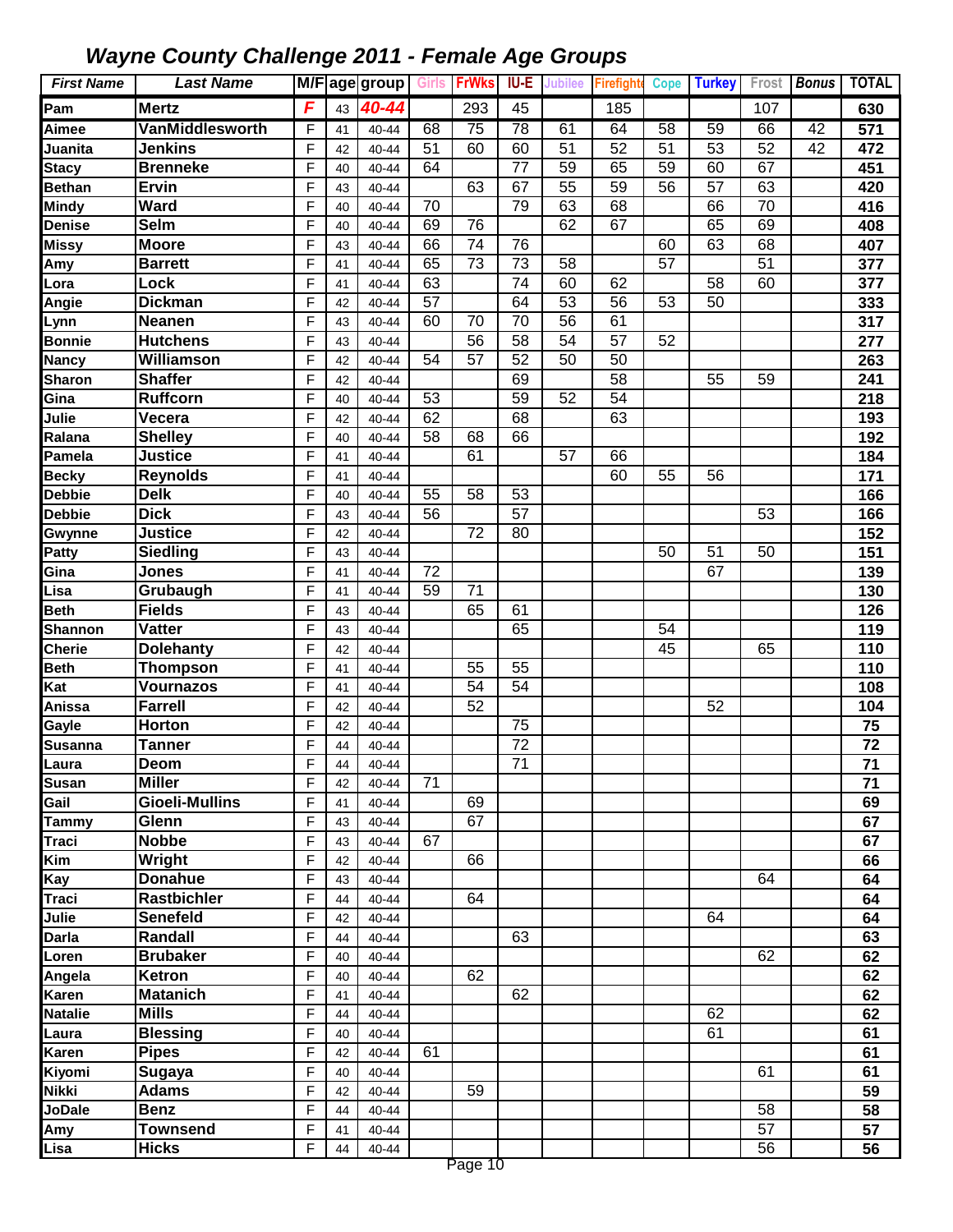| <b>First Name</b> | <b>Last Name</b> |   |    | M/Fage group |    | <b>FrWks</b> | IU-E | <b>Jubilee</b> | <b>Firefighte</b> | <b>Cope</b> | <b>Turkey</b> | Frost | <b>Bonus</b> | <b>TOTAL</b> |
|-------------------|------------------|---|----|--------------|----|--------------|------|----------------|-------------------|-------------|---------------|-------|--------------|--------------|
| <b>Kim</b>        | <b>IParson</b>   | F | 41 | 40-44        |    |              | 56   |                |                   |             |               |       |              | 56           |
| Tina              | <b>Crawford</b>  | F | 44 | 40-44        |    |              |      |                |                   |             |               | 55    |              | 55           |
| <b>Sherry</b>     | <b>Platt</b>     | F | 41 | 40-44        |    |              |      |                | 55                |             |               |       |              | 55           |
| <b>Tonii</b>      | <b>Callahan</b>  | F | 43 | 40-44        |    |              |      |                |                   |             | 54            |       |              | 54           |
| <b>Chris</b>      | <b>Weiss</b>     | F | 44 | 40-44        |    |              |      |                |                   |             |               | 54    |              | 54           |
| <b>Shelly</b>     | George           | F | 42 | 40-44        |    | 53           |      |                |                   |             |               |       |              | 53           |
| <b>Sherry</b>     | <b>McFarland</b> | F | 43 | 40-44        |    |              |      |                | 53                |             |               |       |              | 53           |
| <b>Sridevi</b>    | Vedantam         | F | 44 | 40-44        | 52 |              |      |                |                   |             |               |       |              | 52           |
| Andrea            | <b>McAdams</b>   | F | 42 | 40-44        |    | 51           |      |                |                   |             |               |       |              | 51           |
| <b>Mandi</b>      | Migoski          | F | 42 | 40-44        |    |              | 51   |                |                   |             |               |       |              | 51           |
| Tony              | Tebbe            | F | 42 | 40-44        |    |              |      |                | 51                |             |               |       |              | 51           |
| <b>Millie</b>     | <b>Hubbard</b>   | F | 40 | 40-44        | 50 |              |      |                |                   |             |               |       |              | 50           |
| Janet             | <b>Sams</b>      | F | 44 | 40-44        |    | 50           |      |                |                   |             |               |       |              | 50           |
| <b>Deanna</b>     | <b>Thomas</b>    | F | 42 | 40-44        |    |              | 50   |                |                   |             |               |       |              | 50           |
|                   |                  |   |    |              |    |              |      |                |                   |             |               |       |              |              |

| <b>First Name</b> | <b>Last Name</b> | M/F |    | agegroup | <b>Girls</b>    | <b>FrWks</b>       | IU-E            | <b>Jubilee</b>  | <b>Firefight</b> | <b>Cope</b>     | <b>Turkey</b>   | Frost           | <b>Bonus</b>    | <b>TOTAL</b>     |
|-------------------|------------------|-----|----|----------|-----------------|--------------------|-----------------|-----------------|------------------|-----------------|-----------------|-----------------|-----------------|------------------|
| Anita             | <b>Dwenger</b>   | F   | 46 | 45-49    | 65              | 79                 | 82              | 60              | 68               | 67              | 68              | 75              | 42              | 606              |
| Kimberly          | <b>Hall</b>      | F   | 45 | 45-49    | 67              | 76                 | 78              | $\overline{58}$ | 66               | $\overline{74}$ | 67              | $\overline{73}$ | $\overline{42}$ | 601              |
| <b>Melanie</b>    | <b>McDaniel</b>  | F   | 46 | 45-49    | 64              | $\overline{73}$    | $\overline{77}$ | $\overline{57}$ | 64               | $\overline{73}$ | 65              | 69              | 42              | 584              |
| Judy              | <b>Pierce</b>    | F   | 49 | 45-49    | 62              | $\overline{71}$    | $\overline{75}$ | 56              | 65               | 66              | 63              | 65              | 42              | 565              |
| Angie             | <b>Witham</b>    | F   | 48 | 45-49    | 63              | 69                 | 69              | $\overline{55}$ | 63               | 69              | 64              | $\overline{71}$ | 42              | 565              |
| <b>Brenda</b>     | <b>Baumer</b>    | F   | 47 | 45-49    | 69              | $\overline{72}$    | $\overline{74}$ | 45              | $\overline{55}$  | 65              | 62              | 63              | $\overline{42}$ | 547              |
| Jane              | <b>Barker</b>    | F   | 45 | 45-49    | 59              | 65                 | 62              | $\overline{53}$ | 60               | 63              | $\overline{59}$ | 64              | 42              | 527              |
| <b>Mary</b>       | <b>Catey</b>     | F   | 46 | 45-49    | 66              |                    | 80              | 59              | 67               | 68              | 70              | 76              |                 | 486              |
| <b>Nancy</b>      | <b>Best</b>      | F   | 48 | 45-49    | $\overline{55}$ | 56                 | 61              | 51              |                  | $\overline{57}$ | 52              | 53              |                 | 385              |
| <b>Debbie</b>     | <b>Morris</b>    | F   | 49 | 45-49    | $\overline{52}$ | 52                 | 56              |                 | $\overline{52}$  | 54              | 50              | $\overline{51}$ |                 | 367              |
| Sherry            | <b>Marcum</b>    | F   | 48 | 45-49    |                 | 67                 | $\overline{70}$ |                 | 62               |                 | 61              | 62              |                 | 322              |
| Julia             | <b>May</b>       | F   | 47 | 45-49    |                 | 78                 | $\overline{81}$ |                 |                  |                 | $\overline{71}$ | $\overline{77}$ |                 | 307              |
| Amy               | <b>Decker</b>    | F   | 45 | 45-49    | $\overline{70}$ | $\overline{80}$    |                 |                 |                  | $\overline{75}$ | $\overline{72}$ |                 |                 | 297              |
| <b>Natalie</b>    | Wampole          | F   | 48 | 45-49    |                 |                    |                 | 50              | $\overline{58}$  | 64              | $\overline{58}$ | 61              |                 | 291              |
| Rhonda            | <b>Toschlog</b>  | F   | 46 | 45-49    | $\overline{57}$ |                    | 67              |                 | 56               |                 | $\overline{55}$ | 55              |                 | 290              |
| Anna              | Lohmoeller       | F   | 46 | 45-49    |                 | 68                 | 58              |                 |                  | $\overline{53}$ | $\overline{57}$ | 52              |                 | 288              |
| Jani              | <b>Snyder</b>    | F   | 47 | 45-49    | 50              | $\overline{50}$    | $\overline{51}$ |                 |                  | $\overline{51}$ |                 | 60              |                 | 262              |
| Joan              | Lodge            | F   | 48 | 45-49    | 58              | 64                 |                 |                 | 57               | 60              |                 |                 |                 | 239              |
| <b>Stacy</b>      | <b>Braff</b>     | F   | 49 | 45-49    |                 | $\overline{74}$    |                 |                 |                  | 70              |                 | 68              |                 | 212              |
| Amy               | <b>Waltz</b>     | F   | 47 | 45-49    | 56              |                    | 63              |                 |                  |                 | 56              |                 |                 | 175              |
| <b>Sandra</b>     | <b>Roussel</b>   | F   | 49 | 45-49    |                 | 59                 |                 | $\overline{52}$ |                  | $\overline{59}$ |                 |                 |                 | 170              |
| Julie             | <b>Roddy</b>     | F   | 47 | 45-49    | 54              |                    | 64              |                 | 51               |                 |                 |                 |                 | 169              |
| Julie             | <b>Garrett</b>   | F   | 48 | 45-49    | $\overline{53}$ |                    | $\overline{55}$ |                 | $\overline{53}$  |                 |                 |                 |                 | 161              |
| <b>D'Nette</b>    | <b>Musser</b>    | F   | 46 | 45-49    |                 | 77                 | 79              |                 |                  |                 |                 |                 |                 | 156              |
| <b>Sabrena</b>    | <b>Bartram</b>   | F   | 48 | 45-49    |                 | 75                 |                 |                 |                  |                 |                 | $\overline{72}$ |                 | 147              |
| <b>Beth</b>       | <b>McKay</b>     | F   | 49 | 45-49    |                 |                    |                 |                 |                  | $\overline{71}$ | 69              |                 |                 | 140              |
| Alice             | <b>Mehaffey</b>  | F   | 46 | 45-49    |                 | 66                 | $\overline{71}$ |                 |                  |                 |                 |                 |                 | 137              |
| <b>Haruko</b>     | Okuyama          | F   | 48 | 45-49    |                 |                    |                 |                 |                  | 62              |                 | 70              |                 | 132              |
| Lisa              | <b>Davidson</b>  | F   | 46 | 45-49    |                 |                    | 72              |                 | 59               |                 |                 |                 |                 | 131              |
| <b>Beth</b>       | Piel             | F   | 48 | 45-49    |                 | 63                 | 68              |                 |                  |                 |                 |                 |                 | $\overline{131}$ |
| <b>Debbie</b>     | Long             | F   | 46 | 45-49    |                 | 60                 |                 | 54              |                  |                 |                 |                 |                 | 114              |
| Jill              | <b>Smith</b>     | F   | 48 | 45-49    |                 | $\overline{55}$    |                 |                 |                  |                 |                 | 58              |                 | 113              |
| Kim               | <b>Desantis</b>  | F   | 46 | 45-49    |                 | $\overline{57}$    |                 |                 |                  | 55              |                 |                 |                 | 112              |
| <b>Susan</b>      | <b>Frame</b>     | F   | 47 | 45-49    |                 | $\overline{58}$    |                 |                 | 54               |                 |                 |                 |                 | 112              |
|                   |                  |     |    |          |                 | <del>Page T1</del> |                 |                 |                  |                 |                 |                 |                 |                  |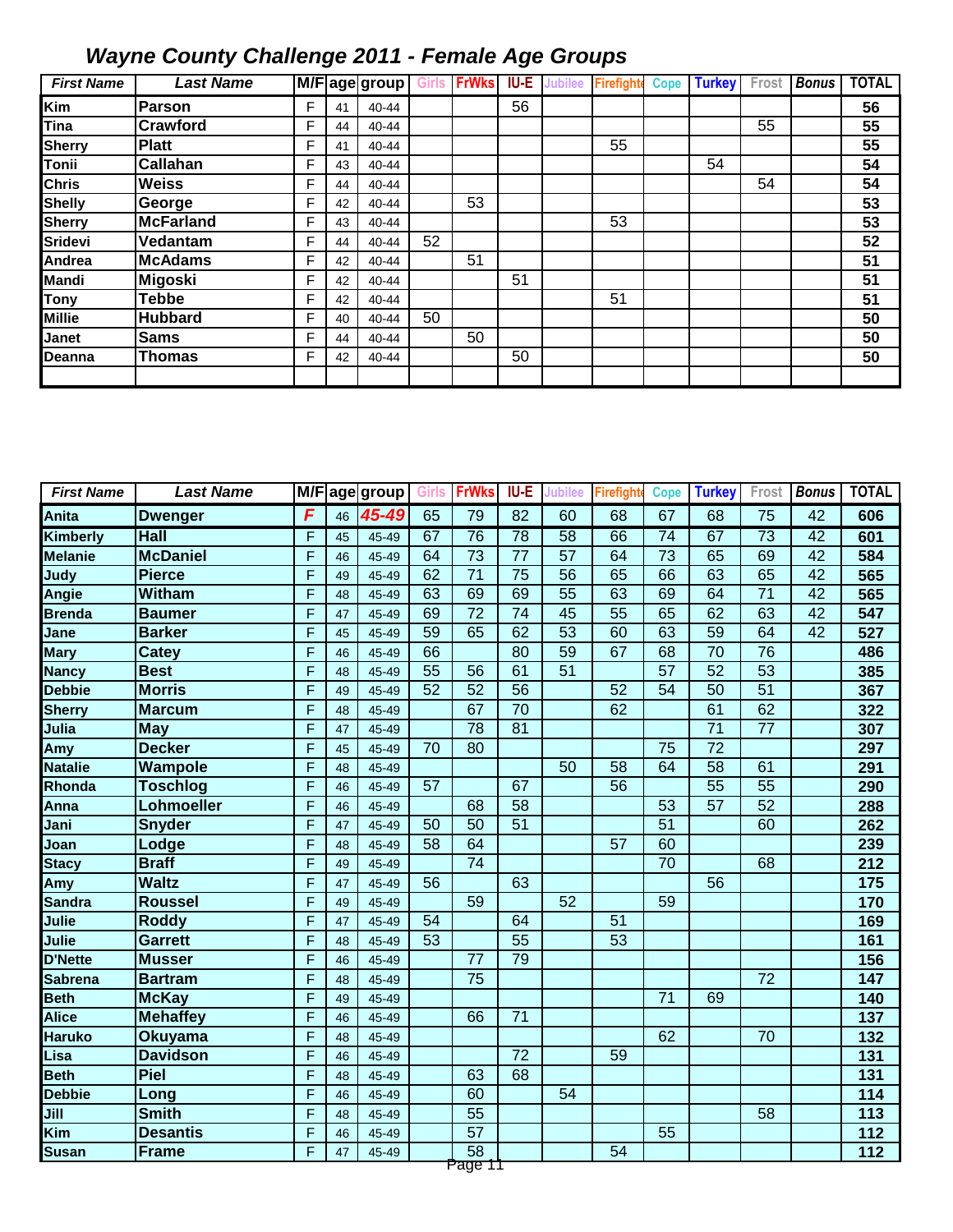| <b>First Name</b> | <b>Last Name</b>        |   |    | M/F age group   Girls   FrWks |    |    | <b>IU-E</b> | Jubilee Firefight |    | Cope Turkey Frost Bonus |                 | <b>TOTAL</b>    |
|-------------------|-------------------------|---|----|-------------------------------|----|----|-------------|-------------------|----|-------------------------|-----------------|-----------------|
| Geneva            | <b>Bohlander</b>        | F | 49 | 45-49                         | 60 |    |             |                   |    | 51                      |                 | 111             |
| <b>Diana</b>      | <b>Bertnick</b>         | F | 46 | 45-49                         | 51 |    | 52          |                   |    |                         |                 | 103             |
| Sonia             | <b>Maker</b>            | F | 48 | 45-49                         |    |    | 83          |                   |    |                         |                 | 83              |
| <b>Sandy</b>      | Grubb                   | F | 45 | 45-49                         |    | 81 |             |                   |    |                         |                 | 81              |
| Denise            | <b>Hoerst</b>           | F | 48 | 45-49                         |    |    |             |                   |    |                         | 79              | $\overline{79}$ |
| Sondra            | <b>Marker</b>           | F | 48 | 45-49                         |    |    |             |                   |    |                         | $\overline{78}$ | 78              |
| LaDonna           | <b>Parris</b>           | F | 47 | 45-49                         |    |    | 76          |                   |    |                         |                 | 76              |
| <b>Carrie</b>     | <b>Hendrich</b>         | F | 49 | 45-49                         |    |    |             |                   |    |                         | 74              | 74              |
| Lisa              | <b>Marshall</b>         | F | 46 | 45-49                         |    |    | 73          |                   |    |                         |                 | $\overline{73}$ |
| Jamie             | <b>Banks</b>            | F | 47 | 45-49                         |    |    |             |                   | 72 |                         |                 | 72              |
| <b>Sue</b>        | <b>King</b>             | F | 49 | 45-49                         |    | 70 |             |                   |    |                         |                 | 70              |
| <b>Mary</b>       | <b>Schwendener-Holt</b> | F | 48 | 45-49                         | 68 |    |             |                   |    |                         |                 | 68              |
| <b>Ruby</b>       | <b>Smith</b>            | F | 46 | 45-49                         |    |    |             |                   |    |                         | 67              | 67              |
| <b>Shelly</b>     | <b>Haber</b>            | F | 48 | 45-49                         |    |    | 66          |                   |    |                         |                 | 66              |
| Lisa              | <b>Hacker</b>           | F | 46 | 45-49                         |    |    |             |                   |    |                         | 66              | 66              |
| <b>Carrie</b>     | <b>Herdrich</b>         | F | 49 | 45-49                         |    |    |             |                   |    | 66                      |                 | 66              |
| <b>Susan</b>      | <b>Miller</b>           | F | 49 | 45-49                         |    |    | 65          |                   |    |                         |                 | 65              |
| <b>Natalie</b>    | <b>Krikman</b>          | F | 48 | 45-49                         |    | 62 |             |                   |    |                         |                 | 62              |
| <b>Cheryl</b>     | Honkomp                 | F | 48 | 45-49                         |    |    |             |                   | 61 |                         |                 | 61              |
| <b>Natalie</b>    | <b>McNally</b>          | F | 48 | 45-49                         |    |    |             | 61                |    |                         |                 | 61              |
| Carol             | <b>Schlater</b>         | F | 47 | 45-49                         |    | 61 |             |                   |    |                         |                 | 61              |
| Anita             | <b>Williams</b>         | F | 48 | 45-49                         | 61 |    |             |                   |    |                         |                 | 61              |
| Elizabeth         | <b>Dalton</b>           | F | 46 | 45-49                         |    |    | 60          |                   |    |                         |                 | 60              |
| <b>Tammy</b>      | <b>McCracken</b>        | F | 47 | 45-49                         |    |    |             |                   |    | 60                      |                 | 60              |
| Carla             | <b>Bowen</b>            | F | 46 | 45-49                         |    |    | 59          |                   |    |                         |                 | 59              |
| <b>Treva</b>      | <b>McDaniel</b>         | F | 48 | 45-49                         |    |    |             |                   |    |                         | 59              | 59              |
| <b>Marilyn</b>    | <b>Gleeson</b>          | F | 48 | 45-49                         |    |    |             |                   | 58 |                         |                 | 58              |
| Amy               | <b>Jarecki</b>          | F | 47 | 45-49                         |    |    | 57          |                   |    |                         |                 | 57              |
| <b>Mary</b>       | <b>Stephens</b>         | F | 47 | 45-49                         |    |    |             |                   |    |                         | 57              | 57              |
| <b>Cherie</b>     | <b>Mayes</b>            | F | 47 | 45-49                         |    |    |             |                   |    |                         | 56              | $\overline{56}$ |
| <b>Andrea</b>     | <b>Sautoni</b>          | F | 48 | 45-49                         |    |    |             |                   | 56 |                         |                 | 56              |
| <b>Tammy</b>      | <b>Carman</b>           | F | 48 | 45-49                         |    |    |             |                   |    |                         | 54              | $\overline{54}$ |
| <b>Marcell</b>    | <b>Eshelman</b>         | F | 49 | 45-49                         |    |    |             |                   |    | 54                      |                 | 54              |
| <b>Catherine</b>  | <b>Feliciano</b>        | F | 47 | 45-49                         |    |    | 54          |                   |    |                         |                 | 54              |
| Jen               | <b>Hudnall</b>          | F | 48 | 45-49                         |    | 54 |             |                   |    |                         |                 | 54              |
| <b>Rose</b>       | <b>Harrison</b>         | F | 45 | 45-49                         |    |    | 53          |                   |    |                         |                 | 53              |
| <b>Michele</b>    | <b>Robinson</b>         | F | 49 | 45-49                         |    | 53 |             |                   |    |                         |                 | 53              |
| <b>Michelle</b>   | <b>Shepherd</b>         | F | 49 | 45-49                         |    |    |             |                   |    | 53                      |                 | 53              |
| <b>Theresa</b>    | <b>Scruggs</b>          | F | 45 | 45-49                         |    |    |             |                   | 52 |                         |                 | 52              |
| <b>Becky</b>      | <b>Conley</b>           | F | 48 | 45-49                         |    | 51 |             |                   |    |                         |                 | 51              |
| Joyce             | <b>Baker</b>            | F | 47 | 45-49                         |    |    |             | 50                |    |                         |                 | 50              |
| Kate              | Johnson-Keep            | F | 48 | 45-49                         |    |    |             |                   | 50 |                         |                 | 50              |
| Kim               | Ladd                    | F | 47 | 45-49                         |    |    | 50          |                   |    |                         |                 | 50              |
| <b>Cheryl</b>     | <b>Smielewski</b>       | F | 47 | 45-49                         |    |    |             |                   |    |                         | 50              | 50              |
|                   |                         |   |    |                               |    |    |             |                   |    |                         |                 |                 |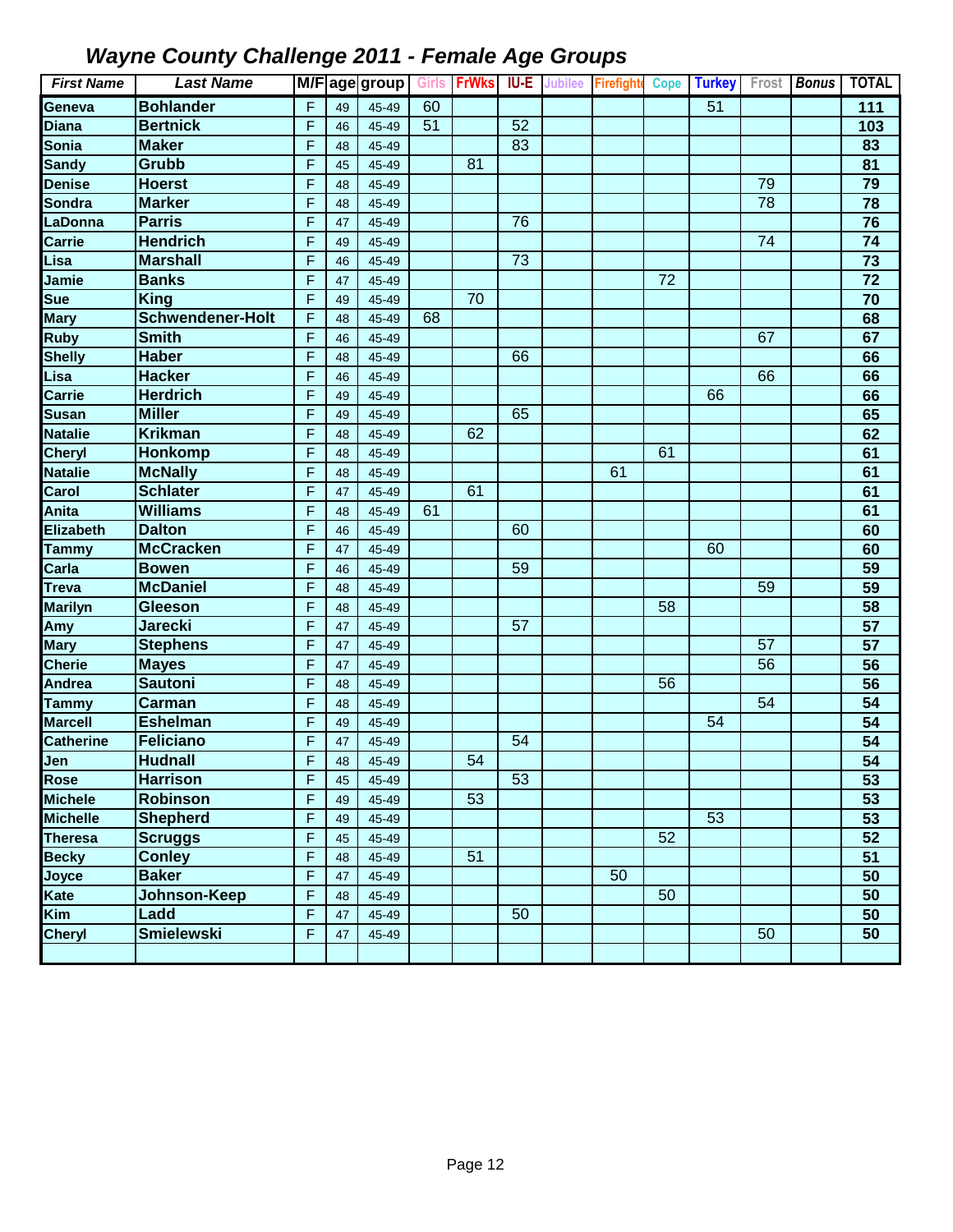| <b>First Name</b> | <b>Last Name</b>               |                |    | M/F age group Girls FrWks |    |    | IU-E | <b>Jubilee</b>  | <b>Firefighte</b> | <b>Cope</b>     | <b>Turkey</b>   |    |    | Frost <b>Bonus</b>   TOTAL |
|-------------------|--------------------------------|----------------|----|---------------------------|----|----|------|-----------------|-------------------|-----------------|-----------------|----|----|----------------------------|
| <b>Belinda</b>    | Gray                           | F              | 52 | 50-54                     | 62 | 66 | 70   | 57              | 60                | 63              | 58              | 58 | 42 | 536                        |
| <b>Shelia</b>     | <b>Campbell</b>                | F              | 52 | 50-54                     | 57 | 61 | 63   | 54              | 56                | 56              | 52              | 53 | 42 | 494                        |
| Eileen            | <b>Cravens</b>                 | F              | 54 | 50-54                     | 63 | 67 | 72   |                 | 61                | 95              | 60              | 62 |    | 480                        |
| Pam               | <b>Dailey</b>                  | F              | 54 | 50-54                     | 52 | 53 | 56   | 51              | 52                | 53              | 51              | 50 | 42 | 460                        |
| <b>Teresa</b>     | <b>Bryant</b>                  | F              | 51 | 50-54                     |    | 60 | 65   | 56              | 58                | 62              | 59              | 59 |    | 419                        |
| <b>Berneice</b>   | <b>Tipton</b>                  | F              | 51 | 50-54                     |    | 63 | 67   |                 | 57                |                 | 55              | 56 |    | 298                        |
| Valerie           | <b>Upchurch</b>                | F              | 50 | 50-54                     | 56 | 58 | 64   |                 | 55                |                 |                 | 55 |    | 288                        |
| <b>Debbie</b>     | Greenwood                      | F              | 52 | 50-54                     |    | 62 | 61   | 53              | 54                |                 |                 | 51 |    | 281                        |
| <b>Brenda</b>     | <b>Burns</b>                   | F              | 53 | 50-54                     |    | 69 | 73   |                 |                   | 64              |                 | 61 |    | 267                        |
| Diana             | Fahl                           | F              | 54 | 50-54                     | 61 | 64 | 69   |                 |                   | $\overline{54}$ |                 |    |    | 248                        |
| Ann               | <b>Gibbs</b>                   | F              | 52 | 50-54                     | 60 | 55 | 66   |                 |                   | 58              |                 |    |    | 239                        |
| <b>Nancy</b>      | Rodeghero                      | F              | 51 | 50-54                     | 58 |    | 62   |                 |                   | 55              | $\overline{54}$ |    |    | 229                        |
| Veronica          | <b>Decker</b>                  | F              | 50 | 50-54                     | 50 | 50 | 51   |                 |                   | 50              |                 |    |    | 201                        |
| Kathleen          | <b>Miller</b>                  | F              | 53 | 50-54                     |    |    | 68   | $\overline{55}$ |                   | 59              |                 |    |    | 182                        |
| Cynthia           | <b>Doulen</b>                  | F              | 52 | 50-54                     | 55 | 57 |      |                 | 53                |                 |                 |    |    | 165                        |
| <b>Teresa</b>     | <b>Harris</b>                  | $\overline{F}$ | 51 | 50-54                     |    | 50 |      | 50              | 50                |                 |                 |    |    | 150                        |
| Debra             | <b>Uhrick</b>                  | $\mathsf{F}$   | 51 | 50-54                     |    | 65 |      |                 |                   |                 |                 | 60 |    | 125                        |
| Paula             | <b>McKinney</b>                | F              | 51 | 50-54                     |    |    |      |                 |                   | 61              | 57              |    |    | 118                        |
| Georgetta         | <b>Schommer</b>                | F              | 54 | 50-54                     |    |    |      |                 |                   | 60              | 56              |    |    | 116                        |
| Ann               | <b>Adams</b>                   | F              | 50 | 50-54                     |    | 56 | 58   |                 |                   |                 |                 |    |    | 114                        |
| Angie             | <b>Hornak</b>                  | F              | 50 | 50-54                     |    |    | 57   |                 |                   | 52              |                 |    |    | 109                        |
| Deanna            | <b>Heaston</b>                 | F              | 51 | 50-54                     | 54 | 54 |      |                 |                   |                 |                 |    |    | 108                        |
| Joyce             | <b>Farmer</b>                  | F              | 52 | 50-54                     | 53 |    | 54   |                 |                   |                 |                 |    |    | 107                        |
| Deborah           | <b>Salazar</b>                 | F              | 51 | 50-54                     | 51 | 51 |      |                 |                   |                 |                 |    |    | 102                        |
| <b>Sandy</b>      | <b>Dietz</b>                   | F              | 53 | 50-54                     |    |    |      |                 |                   | 51              | 50              |    |    | 101                        |
| Polly             | Wilde                          | F              | 50 | 50-54                     |    |    | 71   |                 |                   |                 |                 |    |    | 71                         |
| <b>Mary</b>       | <b>Felty</b>                   | F              | 51 | 50-54                     |    | 68 |      |                 |                   |                 |                 |    |    | 68                         |
| Terry             | Wiesehan                       | F              | 52 | 50-54                     |    |    | 60   |                 |                   |                 |                 |    |    | 60                         |
| Dori              | <b>Baxter</b>                  | F              | 52 | 50-54                     | 59 |    |      |                 |                   |                 |                 |    |    | 59                         |
| <b>Diane</b>      | <b>Bolser</b>                  | F              | 52 | 50-54                     |    |    |      |                 | 59                |                 |                 |    |    | 59                         |
| Linda             | <b>Harris</b>                  | F              | 50 | 50-54                     |    | 59 |      |                 |                   |                 |                 |    |    | 59                         |
| Deb               | Wehman                         | F              | 51 | 50-54                     |    |    | 59   |                 |                   |                 |                 |    |    | 59                         |
| Joyce             | <b>Chew</b>                    | $\mathsf{F}$   | 54 | 50-54                     |    |    |      |                 |                   | 57              |                 |    |    | 57                         |
| Lynn              | Wood                           | F              | 52 | 50-54                     |    |    |      |                 |                   |                 |                 | 57 |    | 57                         |
| Amy               | <b>Curren</b>                  | F              | 50 | 50-54                     |    |    | 55   |                 |                   |                 |                 |    |    | 55                         |
| Jackie            | <b>Sams</b>                    | $\mathsf F$    | 50 | 50-54                     |    |    |      |                 |                   |                 |                 | 54 |    | 54                         |
| <b>Denise</b>     | Covington                      | F              | 52 | 50-54                     |    |    | 53   |                 |                   |                 |                 |    |    | 53                         |
| Carol             | Hoehne                         | F              | 51 | 50-54                     |    | 52 |      |                 |                   |                 | $\overline{53}$ |    |    | 53                         |
| Carol             | <b>Elsrop</b><br><b>Foster</b> | F              | 50 | 50-54                     |    |    |      | 52              |                   |                 |                 |    |    | 52                         |
| <b>Marcia</b>     | <b>Porfidio</b>                | $\mathsf{F}$   | 54 | 50-54                     |    |    |      |                 |                   |                 |                 |    |    | $\overline{52}$            |
| Kristy            |                                | $\mathsf{F}$   | 51 | 50-54                     |    |    | 52   |                 |                   |                 |                 | 52 |    | 52                         |
| <b>Michele</b>    | <b>Tate</b>                    | $\mathsf{F}$   | 51 | 50-54                     |    |    |      |                 | $\overline{51}$   |                 |                 |    |    | $\overline{52}$            |
| Carolyn           | <b>Beck</b><br><b>Holcomb</b>  | $\mathsf{F}$   | 51 | 50-54                     |    |    | 50   |                 |                   |                 |                 |    |    | 51                         |
| Rena              |                                | F              | 50 | 50-54                     |    |    |      |                 |                   |                 |                 |    |    | 50                         |
|                   |                                |                |    |                           |    |    |      |                 |                   |                 |                 |    |    |                            |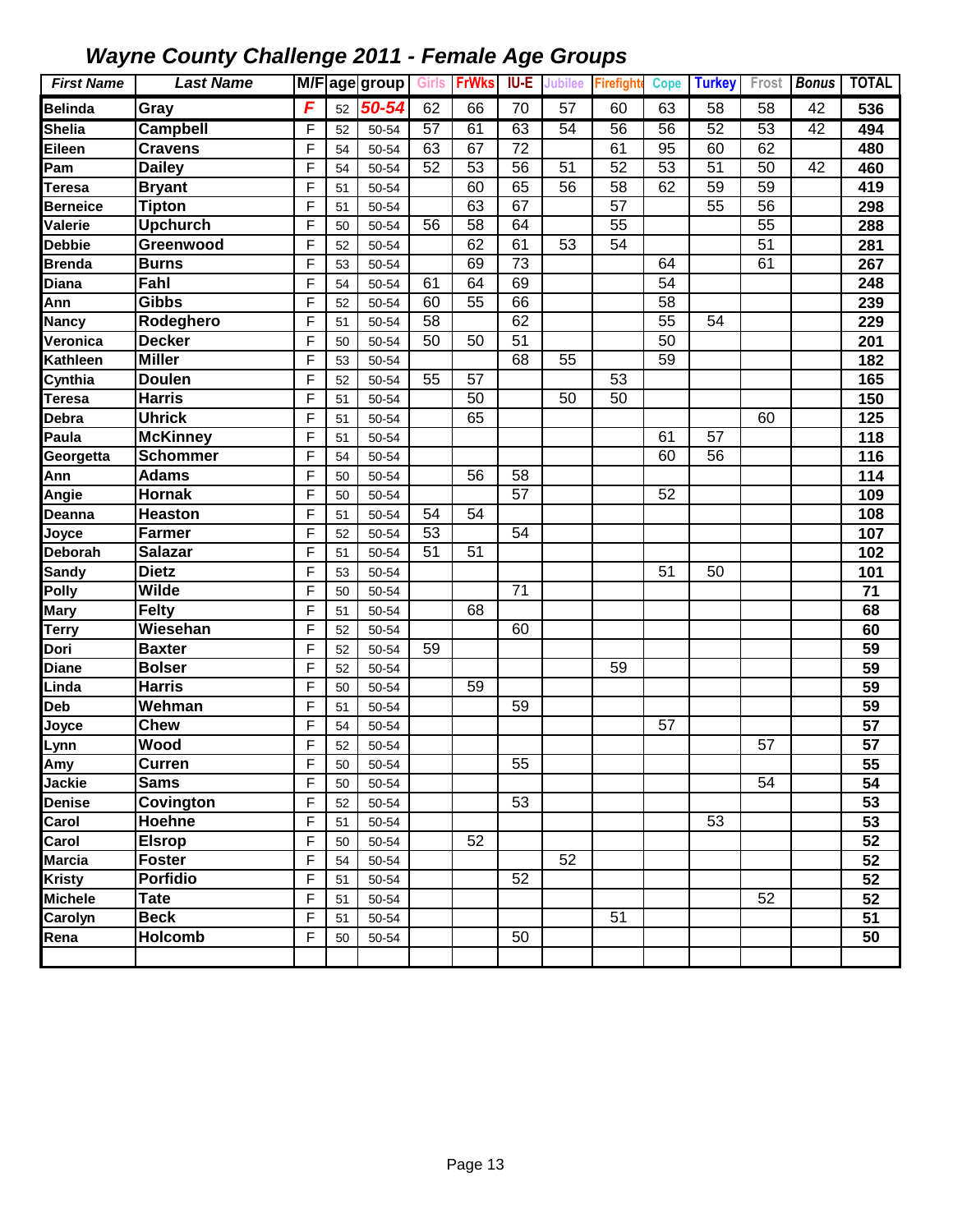| <b>First Name</b> | <b>Last Name</b> |   |    |       |                 |                 |                 |                 | M/F age group Girls FrWks IU-E Jubilee Firefight | <b>Cope</b>     | <b>Turkey</b>   |                 |    | Frost   Bonus   TOTAL |
|-------------------|------------------|---|----|-------|-----------------|-----------------|-----------------|-----------------|--------------------------------------------------|-----------------|-----------------|-----------------|----|-----------------------|
| Sarah             | Geise            | F | 57 | 55-59 | 52              | 54              | 59              | 52              | 53                                               | 53              | 53              | 52              | 42 | 470                   |
| <b>Mary</b>       | Griffin          | F | 55 | 55-59 | 50              | 53              | 55              | $\overline{51}$ | 52                                               | 52              | $\overline{51}$ | 51              | 42 | 457                   |
| <b>Denise</b>     | <b>Snow</b>      | F | 56 | 55-59 | 51              | 52              | 53              | 50              | 51                                               | 51              | 50              | 50              | 42 | 450                   |
| <b>Bobbie</b>     | <b>Brown</b>     | F | 55 | 55-59 | 56              | 58              | 60              | 54              |                                                  | 59              |                 |                 |    | 287                   |
| <b>Cindy</b>      | <b>DeJong</b>    | F | 58 | 55-59 | 55              | 59              |                 |                 | 58                                               | 55              | 54              |                 |    | 281                   |
| Paula             | <b>Snipe</b>     | F | 57 | 55-59 |                 | 56              | 57              | 53              | 54                                               | 58              |                 |                 |    | 278                   |
| Kathy             | <b>Barton</b>    | F | 55 | 55-59 |                 | 62              | 64              |                 |                                                  |                 |                 | 55              |    | 181                   |
| Kathy             | <b>Sweet</b>     | F | 57 | 55-59 |                 | 60              | 62              |                 | 57                                               |                 |                 |                 |    | 179                   |
| <b>Teresa</b>     | Renaker          | F | 56 | 55-59 | 54              |                 |                 |                 | $\overline{55}$                                  | 57              |                 |                 |    | 166                   |
| Julie             | <b>Potter</b>    | F | 55 | 55-59 | $\overline{53}$ |                 |                 |                 | $\overline{56}$                                  | $\overline{56}$ |                 |                 |    | 165                   |
| Teresa            | <b>Mosier</b>    | F | 55 | 55-59 |                 | 55              | 54              |                 |                                                  | 54              |                 |                 |    | 163                   |
| Janis             | <b>Eggers</b>    | F | 55 | 55-59 |                 | $\overline{51}$ | $\overline{51}$ |                 |                                                  |                 |                 |                 |    | 102                   |
| <b>Madeline</b>   | <b>Ferrell</b>   | F | 59 | 55-59 |                 |                 | $\overline{52}$ |                 | 50                                               |                 |                 |                 |    | 102                   |
| Cristi            | <b>Deacon</b>    | F | 57 | 55-59 |                 |                 | 63              |                 |                                                  |                 |                 |                 |    | 63                    |
| <b>Sherry</b>     | Rankin           | F | 59 | 55-59 |                 |                 | 61              |                 |                                                  |                 |                 |                 |    | 61                    |
| <b>Teresa</b>     | <b>Runnels</b>   | F | 58 | 55-59 |                 | 61              |                 |                 |                                                  |                 |                 |                 |    | 61                    |
| Joanne            | <b>Passet</b>    | F | 56 | 55-59 |                 |                 | 58              |                 |                                                  |                 |                 |                 |    | 58                    |
| Pam               | <b>Woods</b>     | F | 56 | 55-59 |                 | 57              |                 |                 |                                                  |                 |                 |                 |    | $\overline{57}$       |
| <b>Mary</b>       | <b>Pick</b>      | F | 58 | 55-59 |                 |                 |                 | 56              |                                                  |                 |                 |                 |    | 56                    |
| <b>Annette</b>    | <b>Rodefeld</b>  | F | 57 | 55-59 |                 |                 |                 |                 |                                                  |                 | 56              |                 |    | 56                    |
| <b>Donna</b>      | <b>White</b>     | F | 57 | 55-59 |                 |                 | 56              |                 |                                                  |                 |                 |                 |    | 56                    |
| <b>Beverley</b>   | <b>Daniels</b>   | F | 57 | 55-59 |                 |                 |                 |                 |                                                  |                 | 55              |                 |    | $\overline{55}$       |
| <b>Janet</b>      | <b>Hoffman</b>   | F | 55 | 55-59 |                 |                 |                 | 55              |                                                  |                 |                 |                 |    | 55                    |
| Debbie            | <b>Robbins</b>   | F | 55 | 55-59 |                 |                 |                 |                 |                                                  |                 |                 | 54              |    | 54                    |
| <b>Enola</b>      | <b>Delaney</b>   | F | 55 | 55-59 |                 |                 |                 |                 |                                                  |                 |                 | $\overline{53}$ |    | 53                    |
| Kerry             | <b>Bohlander</b> | F | 56 | 55-59 |                 |                 |                 |                 |                                                  |                 | 52              |                 |    | 52                    |
| Jackie            | <b>Carberry</b>  | F | 57 | 55-59 |                 |                 |                 |                 |                                                  | 50              |                 |                 |    | $\overline{50}$       |
| <b>Star</b>       | Johnson          | F | 55 | 55-59 |                 |                 | 50              |                 |                                                  |                 |                 |                 |    | 50                    |
| <b>Debi</b>       | Louden           | F | 55 | 55-59 |                 | 50              |                 |                 |                                                  |                 |                 |                 |    | 50                    |
|                   |                  |   |    |       |                 |                 |                 |                 |                                                  |                 |                 |                 |    |                       |